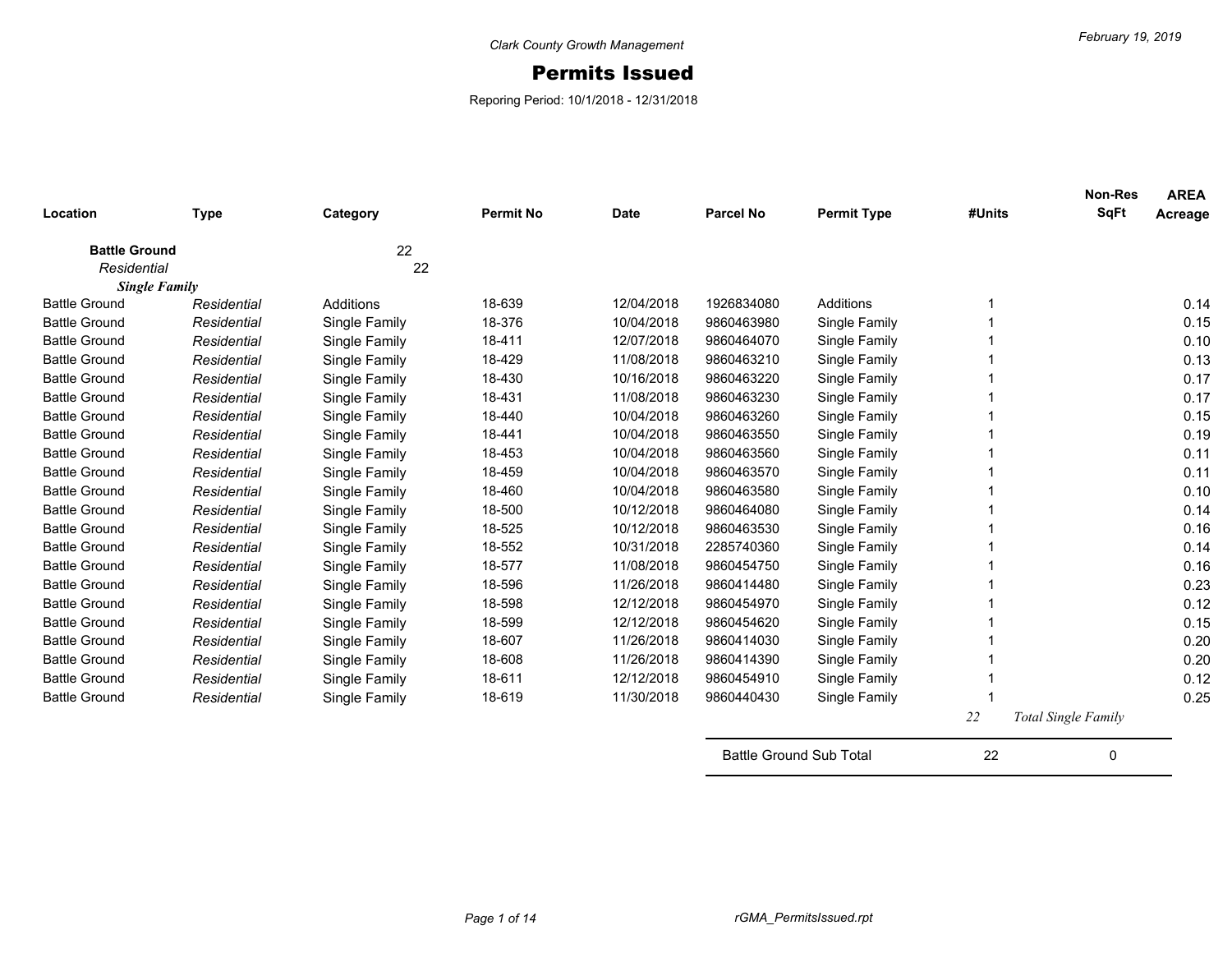|             |                      |               |                  |             |            |                    |                | Non-Res            | <b>AREA</b> |
|-------------|----------------------|---------------|------------------|-------------|------------|--------------------|----------------|--------------------|-------------|
| Location    | <b>Type</b>          | Category      | <b>Permit No</b> | <b>Date</b> | Parcel No  | <b>Permit Type</b> | #Units         | <b>SqFt</b>        | Acreage     |
| Camas       |                      | 40            |                  |             |            |                    |                |                    |             |
| Residential |                      | 40            |                  |             |            |                    |                |                    |             |
|             | Multi-Family         |               |                  |             |            |                    |                |                    |             |
| Camas       | Residential          | Multi-Family  | 18-00789         | 10/15/2018  | 1729560010 | Multi-Family       |                |                    | 0.00        |
| Camas       | Residential          | Multi-Family  | 18-00790         | 10/15/2018  | 1729560010 | Multi-Family       |                |                    | 0.00        |
| Camas       | Residential          | Multi-Family  | 18-00991         | 12/21/2018  | 1729560010 | Multi-Family       |                |                    | 0.00        |
| Camas       | Residential          | Multi-Family  | 18-00994         | 12/27/2018  | 0861110100 | Multi-Family       |                |                    | 0.22        |
|             |                      |               |                  |             |            |                    | $\overline{4}$ | Total Multi-Family |             |
|             | <b>Single Family</b> |               |                  |             |            |                    |                |                    |             |
| Camas       | Residential          | Single Family | 18-00744         | 10/02/2018  | 1781840000 | Single Family      |                |                    | 6.56        |
| Camas       | Residential          | Single Family | 18-00767         | 10/10/2018  | 9860398080 | Single Family      |                |                    | 0.14        |
| Camas       | Residential          | Single Family | 18-00798         | 10/17/2018  | 9860396720 | Single Family      |                |                    | 0.09        |
| Camas       | Residential          | Single Family | 18-00799         | 10/17/2018  | 9860396730 | Single Family      |                |                    | 0.10        |
| Camas       | Residential          | Single Family | 18-00800         | 10/17/2018  | 9860396740 | Single Family      |                |                    | 0.09        |
| Camas       | Residential          | Single Family | 18-00801         | 10/17/2018  | 9860396790 | Single Family      |                |                    | 0.09        |
| Camas       | Residential          | Single Family | 18-00802         | 10/17/2018  | 9860396940 | Single Family      |                |                    | 0.09        |
| Camas       | Residential          | Single Family | 18-00803         | 10/17/2018  | 9860396700 | Single Family      |                |                    | 0.10        |
| Camas       | Residential          | Single Family | 18-00804         | 10/17/2018  | 9860396710 | Single Family      |                |                    | 0.10        |
| Camas       | Residential          | Single Family | 18-00808         | 10/18/2018  | 1781180050 | Single Family      |                |                    | 0.19        |
| Camas       | Residential          | Single Family | 18-00810         | 10/18/2018  | 9860438780 | Single Family      |                |                    | 0.35        |
| Camas       | Residential          | Single Family | 18-00815         | 10/19/2018  | 1781180210 | Single Family      |                |                    | 0.17        |
| Camas       | Residential          | Single Family | 18-00822         | 10/24/2018  | 9860398070 | Single Family      |                |                    | 0.14        |
| Camas       | Residential          | Single Family | 18-00824         | 10/25/2018  | 9860396680 | Single Family      |                |                    | 0.10        |
| Camas       | Residential          | Single Family | 18-00826         | 10/25/2018  | 9860396690 | Single Family      |                |                    | 0.10        |
| Camas       | Residential          | Single Family | 18-00854         | 11/01/2018  | 9860390740 | Single Family      |                |                    | 0.20        |
| Camas       | Residential          | Single Family | 18-00856         | 11/01/2018  | 9860390720 | Single Family      |                |                    | 0.18        |
| Camas       | Residential          | Single Family | 18-00862         | 11/05/2018  | 9860397910 | Single Family      |                |                    | 0.19        |
| Camas       | Residential          | Single Family | 18-00866         | 11/06/2018  | 9860440090 | Single Family      |                |                    | 0.14        |
| Camas       | Residential          | Single Family | 18-00879         | 11/08/2018  | 9860390730 | Single Family      |                |                    | 0.24        |
| Camas       | Residential          | Single Family | 18-00886         | 11/09/2018  | 9860396780 | Single Family      |                |                    | 0.09        |
| Camas       | Residential          | Single Family | 18-00897         | 11/14/2018  | 9860396770 | Single Family      |                |                    | 0.09        |
| Camas       | Residential          | Single Family | 18-00898         | 11/14/2018  | 9860396760 | Single Family      |                |                    | 0.10        |
| Camas       | Residential          | Single Family | 18-00900         | 11/15/2018  | 9860396750 | Single Family      |                |                    | 0.10        |
| Camas       | Residential          | Single Family | 18-00916         | 11/20/2018  | 9860440130 | Single Family      |                |                    | 0.15        |
| Camas       | Residential          | Single Family | 18-00917         | 11/20/2018  | 9860440040 | Single Family      |                |                    | 0.12        |
| Camas       | Residential          | Single Family | 18-00918         | 11/20/2018  | 9860440140 | Single Family      |                |                    | 0.15        |
| Camas       | Residential          | Single Family | 18-00926         | 11/26/2018  | 0899140100 | Single Family      |                |                    | 0.24        |
| Camas       | Residential          | Single Family | 18-00955         | 12/07/2018  | 9860396440 | Single Family      |                |                    | 0.27        |
| Camas       | Residential          | Single Family | 18-00963         | 12/11/2018  | 9860440180 | Single Family      |                |                    | 0.14        |
| Camas       | Residential          | Single Family | 18-00971         | 12/13/2018  | 9860440190 | Single Family      |                |                    | 0.14        |
| Camas       | Residential          | Single Family | 18-00978         | 12/20/2018  | 9860440070 | Single Family      |                |                    | 0.15        |
| Camas       | Residential          | Single Family | 18-00981         | 12/20/2018  | 9860440330 | Single Family      |                |                    | 0.13        |
| Camas       | Residential          | Single Family | 18-00984         | 12/20/2018  | 9860397820 | Single Family      |                |                    | 0.18        |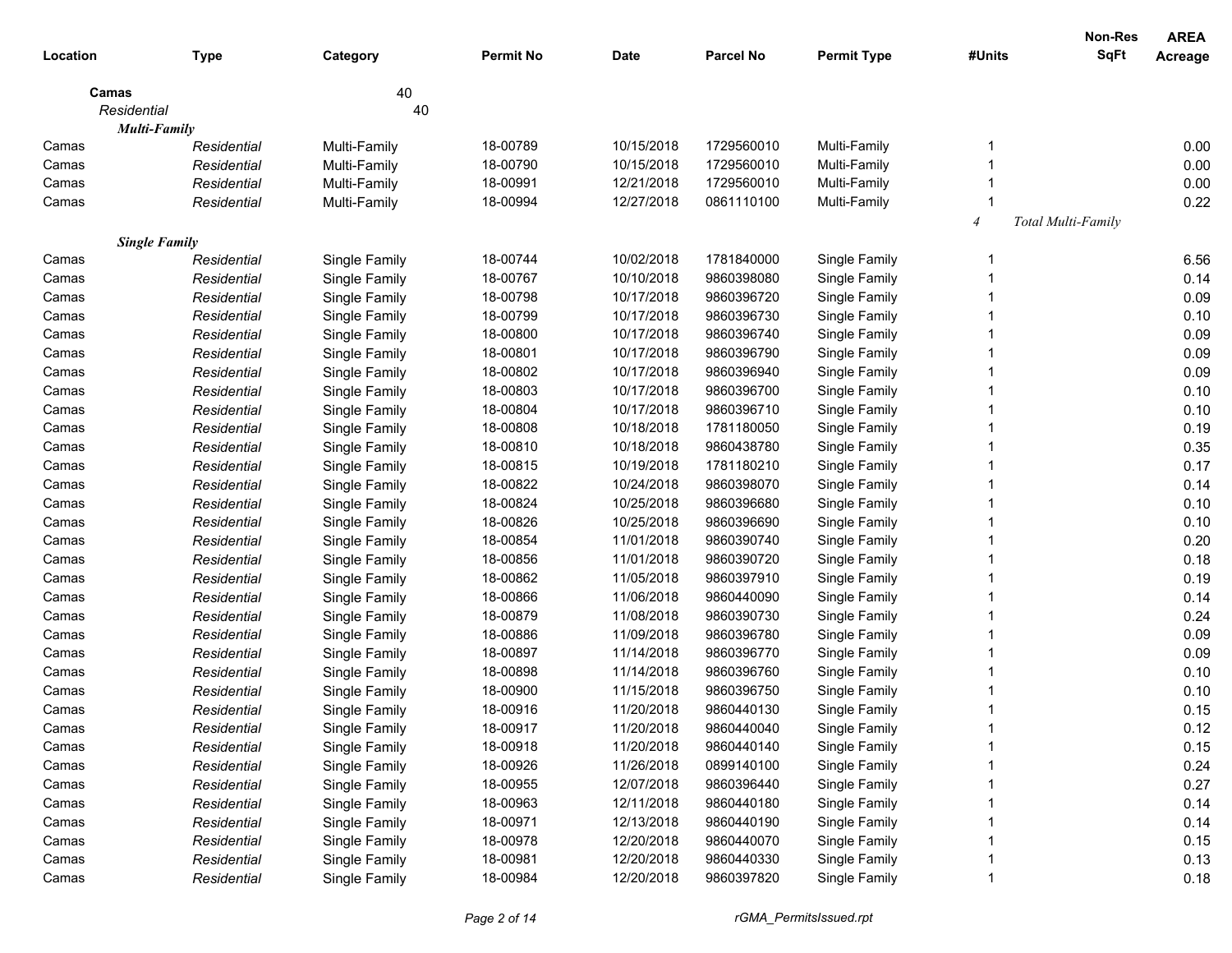| Type                 | Category      | <b>Permit No</b> | <b>Date</b> | <b>Parcel No</b> | <b>Permit Type</b> | #Units          | <b>SqFt</b> | <b>AREA</b><br>Acreage                |
|----------------------|---------------|------------------|-------------|------------------|--------------------|-----------------|-------------|---------------------------------------|
|                      | 40            |                  |             |                  |                    |                 |             |                                       |
|                      |               |                  |             |                  |                    |                 |             |                                       |
| <b>Single Family</b> |               |                  |             |                  |                    |                 |             |                                       |
| Residential          | Single Family | 18-00985         | 12/20/2018  | 9860397940       | Single Family      |                 |             | 0.27                                  |
| Residential          | Single Family | 18-00988         | 12/21/2018  | 9860440150       | Single Family      |                 |             | 0.15                                  |
|                      |               |                  |             |                  |                    | 36              |             |                                       |
|                      |               |                  |             |                  |                    | 40              | 0           |                                       |
|                      |               | 40               |             |                  |                    | Camas Sub Total |             | Non-Res<br><b>Total Single Family</b> |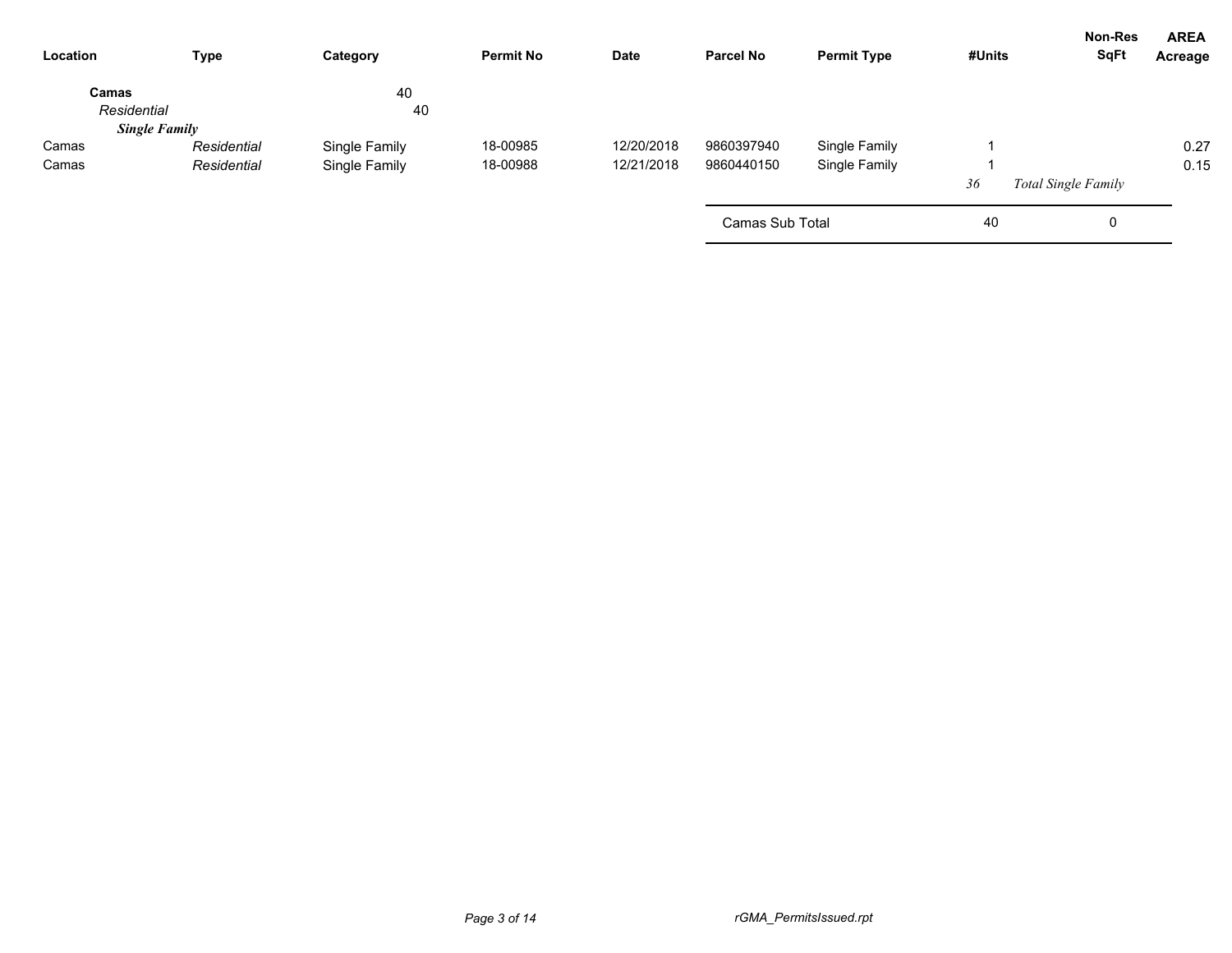| Location                        | <b>Type</b>          | Category      | <b>Permit No</b> | <b>Date</b> | <b>Parcel No</b>    | <b>Permit Type</b> | #Units | Non-Res<br><b>SqFt</b>     | <b>AREA</b><br>Acreage |
|---------------------------------|----------------------|---------------|------------------|-------------|---------------------|--------------------|--------|----------------------------|------------------------|
| <b>La Center</b><br>Residential |                      | ົ<br>∠<br>∠   |                  |             |                     |                    |        |                            |                        |
|                                 | <b>Single Family</b> |               |                  |             |                     |                    |        |                            |                        |
| La Center                       | Residential          | Single Family | RN18-0046        | 10/24/2018  | 2588941200          | Single Family      |        |                            | 0.16                   |
| La Center                       | Residential          | Single Family | RN18-0050        | 11/05/2018  | 2588941180          | Single Family      |        |                            | 0.16                   |
|                                 |                      |               |                  |             |                     |                    |        | <b>Total Single Family</b> |                        |
|                                 |                      |               |                  |             | La Center Sub Total |                    | 2      | 0                          |                        |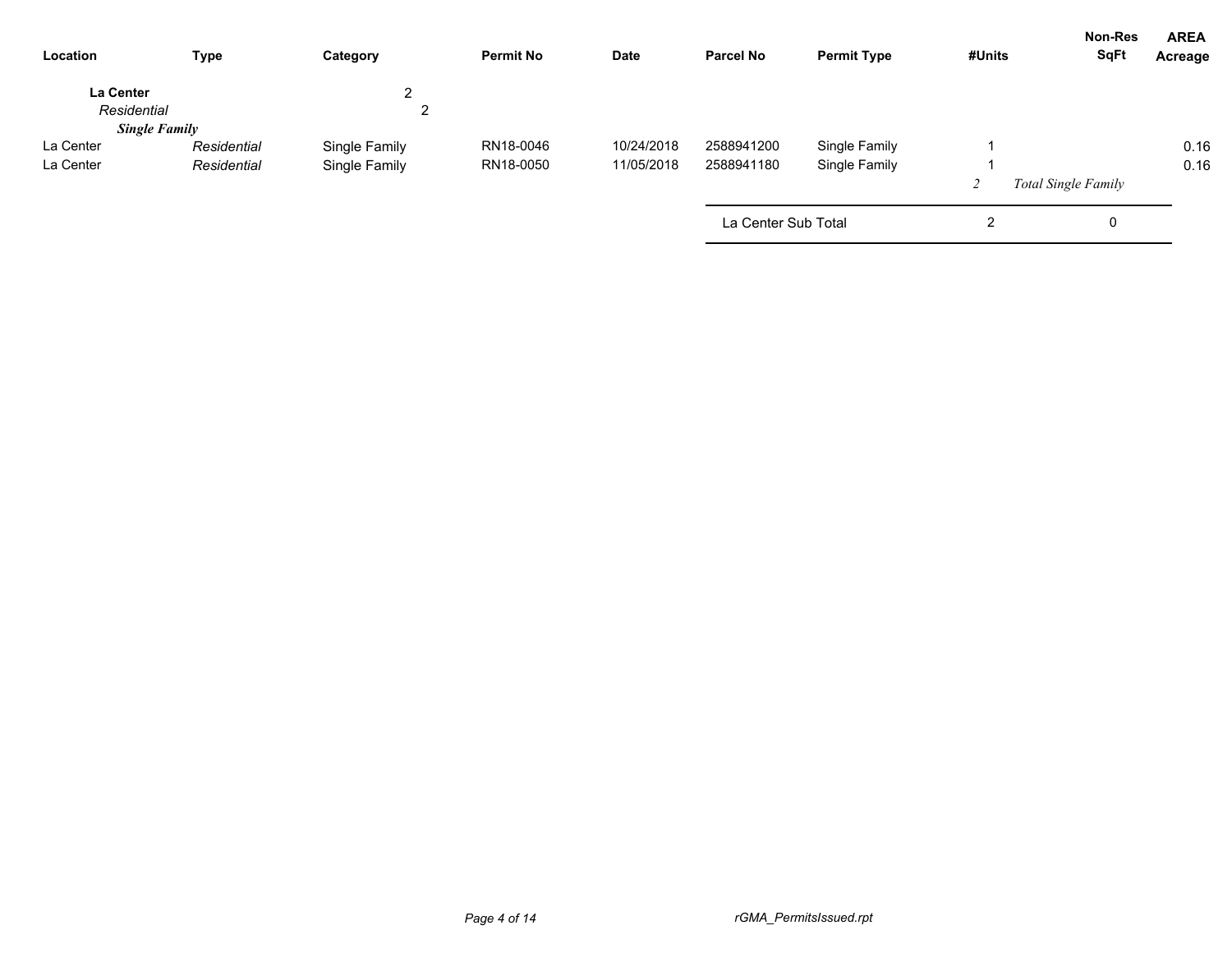| Location    | <b>Type</b>          | Category                | <b>Permit No</b> | <b>Date</b> | <b>Parcel No</b> | <b>Permit Type</b>      | #Units | <b>Non-Res</b><br>SqFt | <b>AREA</b><br>Acreage |
|-------------|----------------------|-------------------------|------------------|-------------|------------------|-------------------------|--------|------------------------|------------------------|
| Ridgefield  |                      | 35                      |                  |             |                  |                         |        |                        |                        |
|             | Non-Residential      | 2                       |                  |             |                  |                         |        |                        |                        |
| Ridgefield  | Non-Residential      | <b>Other Commercial</b> | COM-18-0051      | 11/07/2018  | 2154440160       | <b>Other Commercial</b> |        | 577,042                | 42.05                  |
| Ridgefield  | Non-Residential      | <b>Other Commercial</b> | COM-18-0070      | 11/02/2018  | 2125440000       | <b>Other Commercial</b> |        | 58,959                 | 38.10                  |
| Residential |                      |                         |                  |             |                  |                         |        | 636,001.00             |                        |
|             | <b>Multi-Family</b>  | 33                      |                  |             |                  |                         |        |                        |                        |
| Ridgefield  | Residential          | Multi-Family            | BLD-18-0239      | 10/04/2018  | 9860456800       | Multi-Family            | 1      |                        | 0.05                   |
| Ridgefield  | Residential          | Multi-Family            | BLD-18-0240      | 10/04/2018  | 9860456810       | Multi-Family            |        |                        | 0.04                   |
| Ridgefield  | Residential          | Multi-Family            | BLD-18-0241      | 10/04/2018  | 9860456820       | Multi-Family            |        |                        | 0.03                   |
| Ridgefield  | Residential          | Multi-Family            | BLD-18-0242      | 10/04/2018  | 9860456830       | Multi-Family            |        |                        | 0.05                   |
| Ridgefield  | Residential          | Multi-Family            | BLD-18-0244      | 10/05/2018  | 9860456840       | Multi-Family            |        |                        | 0.05                   |
| Ridgefield  | Residential          | Multi-Family            | BLD-18-0245      | 10/05/2018  | 9860456850       | Multi-Family            |        |                        | 0.03                   |
| Ridgefield  | Residential          | Multi-Family            | BLD-18-0246      | 10/05/2018  | 9860456860       | Multi-Family            |        |                        | 0.03                   |
| Ridgefield  | Residential          | Multi-Family            | BLD-18-0247      | 10/05/2018  | 9860456870       | Multi-Family            |        |                        | 0.05                   |
| Ridgefield  | Residential          | Multi-Family            | BLD-18-0248      | 10/24/2018  | 9860456880       | Multi-Family            |        |                        | 0.05                   |
| Ridgefield  | Residential          | Multi-Family            | BLD-18-0249      | 10/24/2018  | 9860456890       | Multi-Family            |        |                        | 0.03                   |
| Ridgefield  | Residential          | Multi-Family            | BLD-18-0250      | 10/24/2018  | 9860456900       | Multi-Family            | 1      |                        | 0.03                   |
| Ridgefield  | Residential          | Multi-Family            | BLD-18-0251      | 10/24/2018  | 9860456910       | Multi-Family            | 1      |                        | 0.05                   |
|             |                      |                         |                  |             |                  |                         | 12     | Total Multi-Family     |                        |
|             | <b>Single Family</b> |                         |                  |             |                  |                         |        |                        |                        |
| Ridgefield  | Residential          | Single Family           | BLD-18-0217      | 10/22/2018  | 9860438020       | Single Family           | 1      |                        | 0.25                   |
| Ridgefield  | Residential          | Single Family           | BLD-18-0218      | 10/22/2018  | 9860438200       | Single Family           |        |                        | 0.26                   |
| Ridgefield  | Residential          | Single Family           | BLD-18-0223      | 10/30/2018  | 9860476350       | Single Family           |        |                        | 0.11                   |
| Ridgefield  | Residential          | Single Family           | BLD-18-0227      | 10/30/2018  | 9860476370       | Single Family           |        |                        | 0.11                   |
| Ridgefield  | Residential          | Single Family           | BLD-18-0228      | 10/30/2018  | 9860476360       | Single Family           |        |                        | 0.11                   |
| Ridgefield  | Residential          | Single Family           | BLD-18-0265      | 10/04/2018  | 9860438160       | Single Family           |        |                        | 0.20                   |
| Ridgefield  | Residential          | Single Family           | BLD-18-0266      | 10/04/2018  | 9860438320       | Single Family           |        |                        | 0.29                   |
| Ridgefield  | Residential          | Single Family           | BLD-18-0273      | 10/10/2018  | 9860429030       | Single Family           |        |                        | 0.15                   |
| Ridgefield  | Residential          | Single Family           | BLD-18-0279      | 11/21/2018  | 9860476490       | Single Family           |        |                        | 0.17                   |
| Ridgefield  | Residential          | Single Family           | BLD-18-0280      | 11/21/2018  | 9860476380       | Single Family           |        |                        | 0.11                   |
| Ridgefield  | Residential          | Single Family           | BLD-18-0281      | 11/29/2018  | 9860476390       | Single Family           |        |                        | 0.10                   |
| Ridgefield  | Residential          | Single Family           | BLD-18-0282      | 11/29/2018  | 9860476480       | Single Family           |        |                        | 0.14                   |
| Ridgefield  | Residential          | Single Family           | BLD-18-0283      | 12/18/2018  | 9860476460       | Single Family           | 1      |                        | 0.13                   |
| Ridgefield  | Residential          | Single Family           | BLD-18-0284      | 12/18/2018  | 9860476470       | Single Family           |        |                        | 0.14                   |
| Ridgefield  | Residential          | Single Family           | BLD-18-0285      | 12/07/2018  | 9860476440       | Single Family           |        |                        | 0.12                   |
| Ridgefield  | Residential          | Single Family           | BLD-18-0286      | 12/28/2018  | 9860476410       | Single Family           |        |                        | 0.10                   |
| Ridgefield  | Residential          | Single Family           | BLD-18-0288      | 12/07/2018  | 9860476450       | Single Family           |        |                        | 0.12                   |
| Ridgefield  | Residential          | Single Family           | BLD-18-0314      | 11/28/2018  | 9860437920       | Single Family           |        |                        | 0.24                   |
| Ridgefield  | Residential          | Single Family           | BLD-18-0315      | 11/28/2018  | 9860438250       | Single Family           |        |                        | 0.23                   |
| Ridgefield  | Residential          | Single Family           | BLD-18-0349      | 12/27/2018  | 9860437950       | Single Family           |        |                        | 0.28                   |
| Ridgefield  | Residential          | Single Family           | BLD-18-0353      | 12/27/2018  | 9860437930       | Single Family           | 1      |                        | 0.29                   |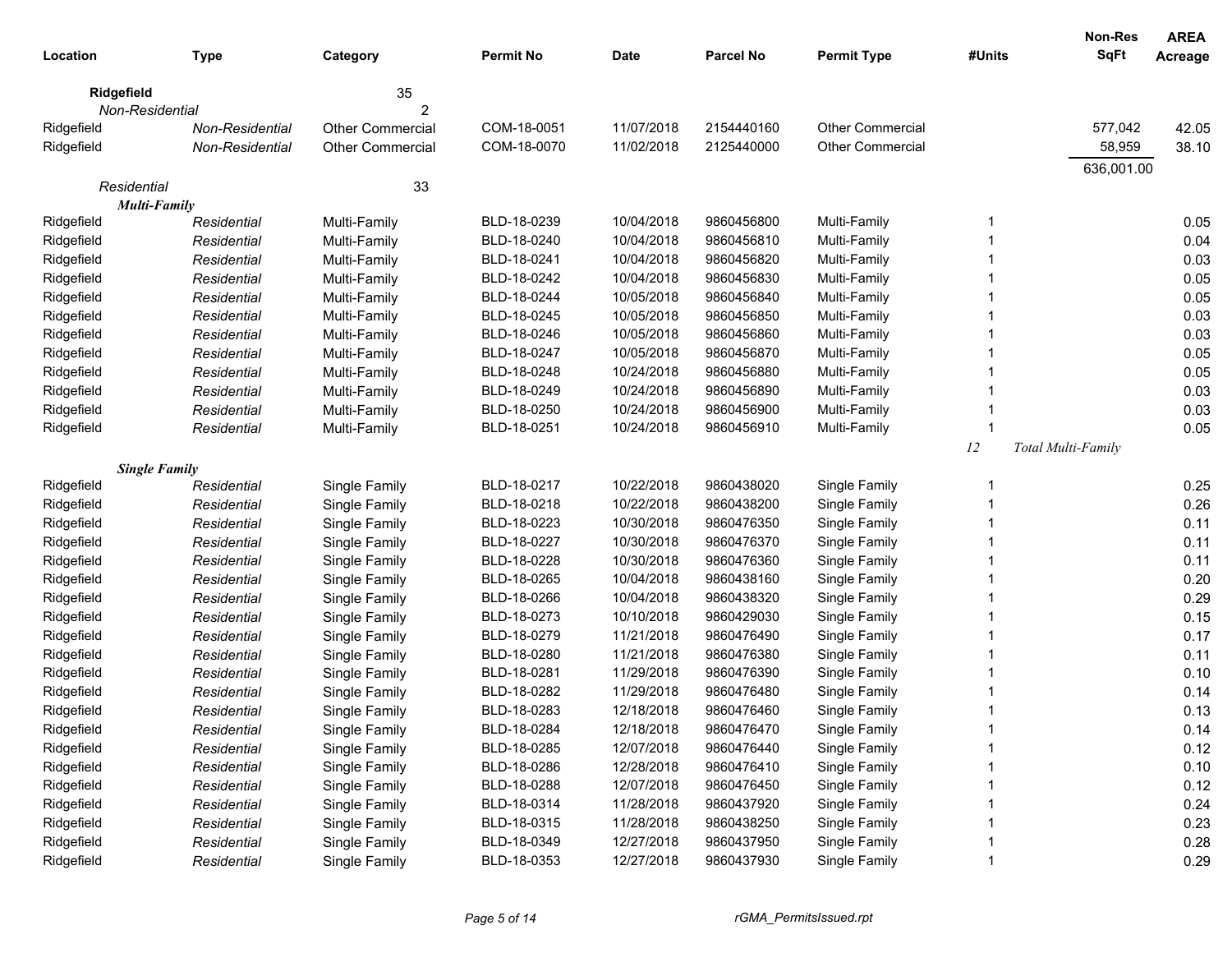| Location                  | <b>Type</b> | Category | <b>Permit No</b> | Date | <b>Parcel No</b>            | <b>Permit Type</b> | #Units | Non-Res<br><b>SqFt</b> | <b>AREA</b><br>Acreage |
|---------------------------|-------------|----------|------------------|------|-----------------------------|--------------------|--------|------------------------|------------------------|
| Ridgefield<br>Residential |             | 35<br>33 |                  |      |                             |                    | 21     | Total Single Family    |                        |
|                           |             |          |                  |      | <b>Ridgefield Sub Total</b> |                    | 33     | 636,001                |                        |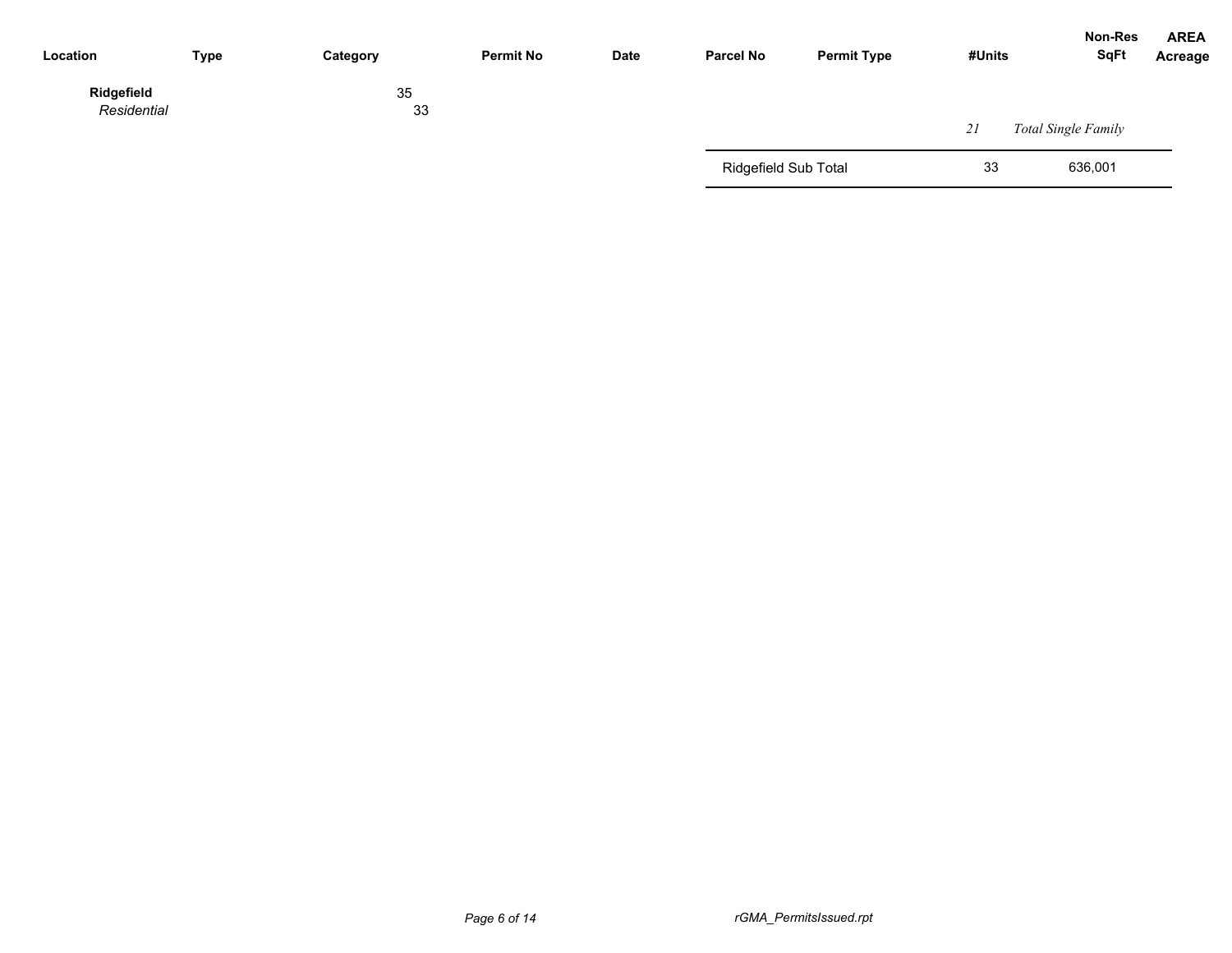|                      |                 |                         |                  |             |                  |                         |        | Non-Res            | <b>AREA</b> |
|----------------------|-----------------|-------------------------|------------------|-------------|------------------|-------------------------|--------|--------------------|-------------|
| Location             | <b>Type</b>     | Category                | <b>Permit No</b> | <b>Date</b> | <b>Parcel No</b> | <b>Permit Type</b>      | #Units | <b>SqFt</b>        | Acreage     |
| <b>Vancouver</b>     |                 | 41                      |                  |             |                  |                         |        |                    |             |
| Non-Residential      |                 | 17                      |                  |             |                  |                         |        |                    |             |
| Vancouver            | Non-Residential | Other Commercial        | CMI-233951       | 11/06/2018  | 1110190850       | <b>Other Commercial</b> |        | 1,112              | 0.47        |
| Vancouver            | Non-Residential | <b>Other Commercial</b> | CMI-239382       | 10/16/2018  | 1765940000       | <b>Other Commercial</b> |        | 1,632              | 5.77        |
| Vancouver            | Non-Residential | <b>Other Commercial</b> | CMI-241366C      | 10/24/2018  | 1607410000       | <b>Other Commercial</b> |        | 19,428             | 2.97        |
| Vancouver            | Non-Residential | <b>Other Commercial</b> | CMI-241367C      | 11/01/2018  | 1607840000       | <b>Other Commercial</b> |        | 26,256             | 0.44        |
| Vancouver            | Non-Residential | <b>Other Commercial</b> | CMI-241386C      | 11/01/2018  | 1607410000       | <b>Other Commercial</b> |        | 26,256             | 2.97        |
| Vancouver            | Non-Residential | <b>Other Commercial</b> | CMI-241388C      | 11/01/2018  | 1607410000       | <b>Other Commercial</b> |        | 26,256             | 2.97        |
| Vancouver            | Non-Residential | <b>Other Commercial</b> | CMI-242247       | 10/30/2018  | 0379102670       | <b>Other Commercial</b> |        | 24,396             | 30.18       |
| Vancouver            | Non-Residential | <b>Other Commercial</b> | CMI-242532C      | 10/22/2018  | 0616800000       | <b>Other Commercial</b> |        | 20,400             | 0.44        |
| Vancouver            | Non-Residential | <b>Other Commercial</b> | CMI-245327       | 10/16/2018  | 1597760000       | <b>Other Commercial</b> |        | 15,050             | 2.16        |
| Vancouver            | Non-Residential | <b>Other Commercial</b> | CMI-245354       | 10/15/2018  | 1597760000       | <b>Other Commercial</b> |        | 900                | 2.16        |
| Vancouver            | Non-Residential | <b>Other Commercial</b> | CMI-245357       | 10/16/2018  | 1597760000       | <b>Other Commercial</b> |        | 6,000              | 2.16        |
| Vancouver            | Non-Residential | <b>Other Commercial</b> | CMI-245372       | 10/16/2018  | 1597760000       | <b>Other Commercial</b> |        | 5,460              | 2.16        |
| Vancouver            | Non-Residential | <b>Other Commercial</b> | CMI-245373       | 10/16/2018  | 1597760000       | <b>Other Commercial</b> |        | 4,597              | 2.16        |
| Vancouver            | Non-Residential | <b>Other Commercial</b> | CMI-245375       | 10/16/2018  | 1597760000       | <b>Other Commercial</b> |        | 2,912              | 2.16        |
| Vancouver            | Non-Residential | <b>Other Commercial</b> | CMI-245440       | 11/13/2018  | 1269360000       | <b>Other Commercial</b> |        | 110                | 83.90       |
| Vancouver            | Non-Residential | <b>Other Commercial</b> | CMI-245535       | 12/14/2018  | 0484400000       | <b>Other Commercial</b> |        | 46,348             | 0.24        |
| Vancouver            | Non-Residential | <b>Other Commercial</b> | CMI-248716       | 10/16/2018  | 1597760000       | Other Commercial        |        | 2,550              | 2.16        |
|                      |                 |                         |                  |             |                  |                         |        | 229,663.00         |             |
| Residential          |                 | 24                      |                  |             |                  |                         |        |                    |             |
| <b>Multi-Family</b>  |                 |                         |                  |             |                  |                         |        |                    |             |
| Vancouver            | Residential     | Duplex                  | RES-241946       | 12/05/2018  | 0270150000       | Duplex                  | 1      |                    | 0.12        |
| Vancouver            | Residential     | Duplex                  | RES-252183       | 12/26/2018  | 0370052010       | Duplex                  | 1      |                    | 0.14        |
| Vancouver            | Residential     | Multi-Family            | CMI-233426       | 11/13/2018  | 0427300000       | Multi-Family            | 14     |                    | 0.10        |
| Vancouver            | Residential     | Multi-Family            | CMI-233949       | 11/21/2018  | 1110190850       | Multi-Family            | 4      |                    | 0.47        |
| Vancouver            | Residential     | Multi-Family            | CMI-241366M      | 10/24/2018  | 1607410000       | Multi-Family            | 16     |                    | 2.97        |
| Vancouver            | Residential     | Multi-Family            | CMI-241367M      | 11/01/2018  | 1607840000       | Multi-Family            | 24     |                    | 0.44        |
| Vancouver            | Residential     | Multi-Family            | CMI-241386M      | 11/01/2018  | 1607410000       | Multi-Family            | 24     |                    | 2.97        |
| Vancouver            | Residential     | Multi-Family            | CMI-241388M      | 11/01/2018  | 1607410000       | Multi-Family            | 24     |                    | 2.97        |
| Vancouver            | Residential     | Multi-Family            | CMI-242532M      | 10/22/2018  | 0616800000       | Multi-Family            | 21     |                    | 0.44        |
|                      |                 |                         |                  |             |                  |                         | 129    | Total Multi-Family |             |
| <b>Single Family</b> |                 |                         |                  |             |                  |                         |        |                    |             |
| Vancouver            | Residential     | Single Family           | RES-235701       | 10/30/2018  | 1221330000       | Single Family           |        |                    | 0.60        |
| Vancouver            | Residential     | Single Family           | RES-238915       | 10/11/2018  | 1669310000       | Single Family           |        |                    | 0.51        |
| Vancouver            | Residential     | Single Family           | RES-244649       | 10/16/2018  | 9860422730       | Single Family           |        |                    | 0.06        |
| Vancouver            | Residential     | Single Family           | RES-246505       | 10/31/2018  | 0379188160       | Single Family           |        |                    | 0.24        |
| Vancouver            | Residential     | Single Family           | RES-249722       | 12/31/2018  | 9860402420       | Single Family           |        |                    | 0.09        |
| Vancouver            | Residential     | Single Family           | RES-250308       | 12/11/2018  | 0279100000       | Single Family           |        |                    | 0.19        |
| Vancouver            | Residential     | Single Family           | RES-250584       | 10/09/2018  | 9860279580       | Single Family           |        |                    | 0.14        |
| Vancouver            | Residential     | Single Family           | RES-250824       | 12/20/2018  | 9860370490       | Single Family           |        |                    | 0.11        |
| Vancouver            | Residential     | Single Family           | RES-251407       | 12/12/2018  | 9860353900       | Single Family           |        |                    | 0.11        |
| Vancouver            | Residential     | Single Family           | RES-251977       | 12/05/2018  | 9860432670       | Single Family           |        |                    | 0.13        |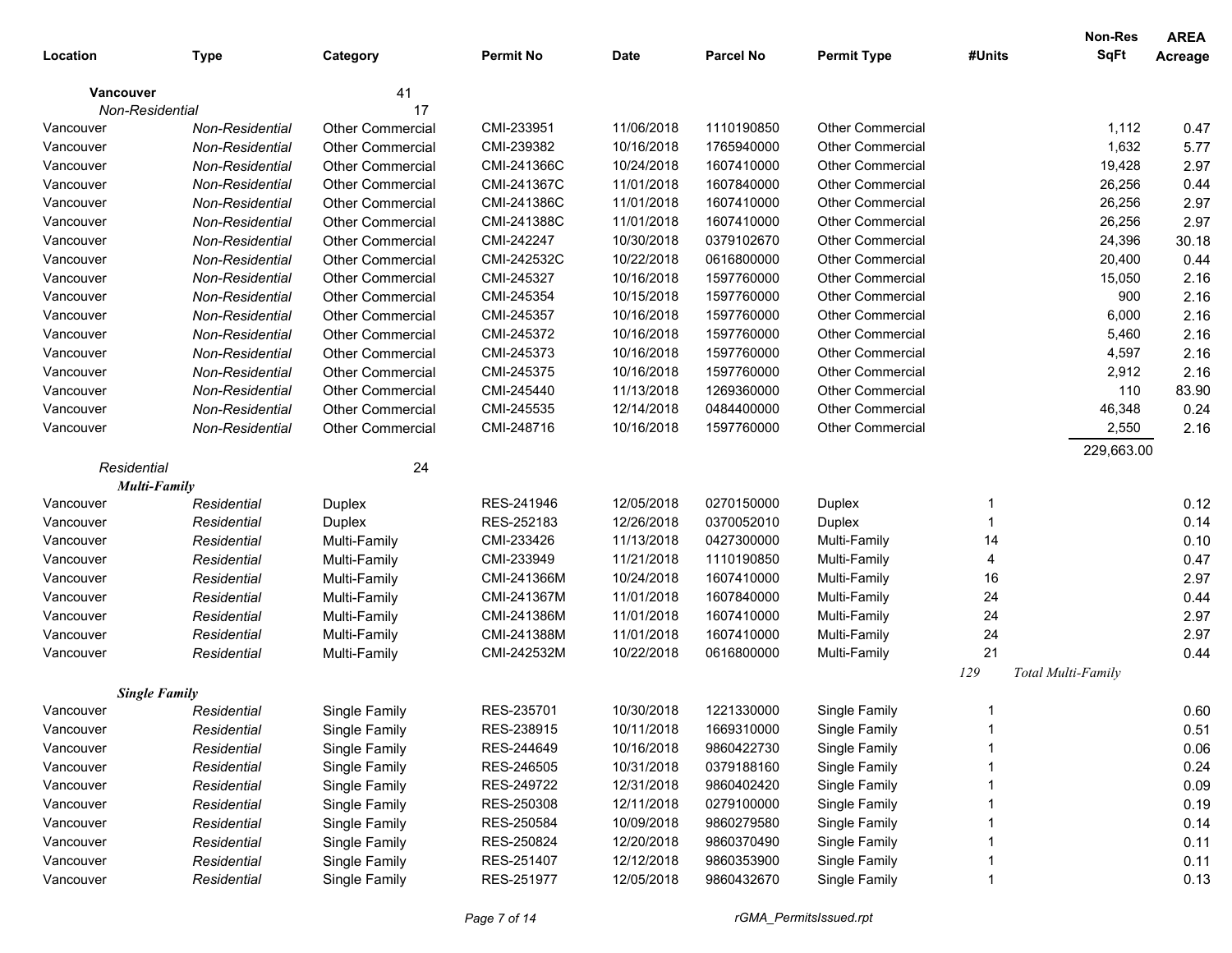|                      |                 |                |                  |             |                     |                    |        | Non-Res                    | <b>AREA</b> |
|----------------------|-----------------|----------------|------------------|-------------|---------------------|--------------------|--------|----------------------------|-------------|
| Location             | <b>Type</b>     | Category       | <b>Permit No</b> | <b>Date</b> | <b>Parcel No</b>    | <b>Permit Type</b> | #Units | <b>SqFt</b>                | Acreage     |
| <b>Vancouver</b>     |                 | 41             |                  |             |                     |                    |        |                            |             |
| Residential          |                 | 24             |                  |             |                     |                    |        |                            |             |
| <b>Single Family</b> |                 |                |                  |             |                     |                    |        |                            |             |
| Vancouver            | Residential     | Single Family  | RES-252680       | 12/21/2018  | 9860432630          | Single Family      | 1      |                            | 0.14        |
| Vancouver            | Residential     | Single Family  | RES-252978       | 12/07/2018  | 9860432930          | Single Family      |        |                            | 0.14        |
| Vancouver            | Residential     | Single Family  | RES-253283       | 12/17/2018  | 9860432640          | Single Family      |        |                            | 0.14        |
| Vancouver            | Residential     | Single Family  | RES-253565       | 12/20/2018  | 9860431040          | Single Family      |        |                            | 0.10        |
| Vancouver            | Residential     | Single Family  | RES-253580       | 12/20/2018  | 9860430980          | Single Family      | 1      |                            | 0.10        |
|                      |                 |                |                  |             |                     |                    | 15     | <b>Total Single Family</b> |             |
|                      |                 |                |                  |             | Vancouver Sub Total |                    | 144    | 229,663                    |             |
| <b>Vancouver UGA</b> |                 | 102            |                  |             |                     |                    |        |                            |             |
| Non-Residential      |                 | $\overline{2}$ |                  |             |                     |                    |        |                            |             |
| Vancouver UGA        | Non-Residential | Industrial     | COM2016-00302    | 10/17/2018  | 1981080000          | Industrial         |        | 13,584                     | 1.55        |
| Vancouver UGA        | Non-Residential | Industrial     | COM2016-00303    | 10/17/2018  | 1981080000          | Industrial         |        | 7,000                      | 1.55        |
|                      |                 |                |                  |             |                     |                    |        | 20,584.00                  |             |
| Residential          |                 | 100            |                  |             |                     |                    |        |                            |             |
| <b>Single Family</b> |                 |                |                  |             |                     |                    |        |                            |             |
| Vancouver UGA        | Residential     | Single Family  | ADS-2018-00350   | 10/05/2018  | 1086640750          | Single Family      |        |                            | 0.34        |
| Vancouver UGA        | Residential     | Single Family  | ADS-2018-00559   | 12/05/2018  | 1041887620          | Single Family      |        |                            | 0.14        |
| Vancouver UGA        | Residential     | Single Family  | ADS-2018-00570   | 11/06/2018  | 1879190000          | Single Family      |        |                            | 1.05        |
| Vancouver UGA        | Residential     | Single Family  | ADS-2018-00665   | 11/30/2018  | 1198810260          | Single Family      |        |                            | 1.00        |
| Vancouver UGA        | Residential     | Single Family  | ADS-2018-00668   | 11/05/2018  | 1993470000          | Single Family      |        |                            | 1.14        |
| Vancouver UGA        | Residential     | Single Family  | ADS-2018-00685   | 12/04/2018  | 0986770520          | Single Family      |        |                            | 0.20        |
| Vancouver UGA        | Residential     | Single Family  | ADS-2018-00734   | 12/14/2018  | 1890530000          | Single Family      |        |                            | 0.28        |
| Vancouver UGA        | Residential     | Single Family  | NHC-2017-02898   | 10/18/2018  | 9860369890          | Single Family      |        |                            | 0.14        |
| Vancouver UGA        | Residential     | Single Family  | NHC-2018-00459   | 11/08/2018  | 9860432300          | Single Family      |        |                            | 0.07        |
| Vancouver UGA        | Residential     | Single Family  | NHC-2018-00460   | 11/08/2018  | 9860432310          | Single Family      |        |                            | 0.06        |
| Vancouver UGA        | Residential     | Single Family  | NHC-2018-00461   | 11/08/2018  | 9860432320          | Single Family      |        |                            | 0.05        |
| Vancouver UGA        | Residential     | Single Family  | NHC-2018-00462   | 11/08/2018  | 9860432330          | Single Family      |        |                            | 0.06        |
| Vancouver UGA        | Residential     | Single Family  | NHC-2018-01647   | 11/28/2018  | 9860461530          | Single Family      |        |                            | 0.17        |
| Vancouver UGA        | Residential     | Single Family  | NHC-2018-01792   | 10/16/2018  | 1181840070          | Single Family      |        |                            | 0.88        |
| Vancouver UGA        | Residential     | Single Family  | NHC-2018-01847   | 12/18/2018  | 9860436420          | Single Family      |        |                            | 0.13        |
| Vancouver UGA        | Residential     | Single Family  | NHC-2018-01913   | 10/25/2018  | 9860437020          | Single Family      |        |                            | 0.11        |
| Vancouver UGA        | Residential     | Single Family  | NHC-2018-01980   | 12/06/2018  | 1817670000          | Single Family      |        |                            | 4.94        |
| Vancouver UGA        | Residential     | Single Family  | NHC-2018-02068   | 11/30/2018  | 9860430210          | Single Family      |        |                            | 0.36        |
| Vancouver UGA        | Residential     | Single Family  | NHC-2018-02070   | 11/05/2018  | 9860408790          | Single Family      |        |                            | 0.25        |
| Vancouver UGA        | Residential     | Single Family  | NHC-2018-02081   | 10/30/2018  | 1177685200          | Single Family      |        |                            | 3.28        |
| Vancouver UGA        | Residential     | Single Family  | NHC-2018-02108   | 11/15/2018  | 1062000000          | Single Family      |        |                            | 0.94        |
| Vancouver UGA        | Residential     | Single Family  | NHC-2018-02184   | 10/09/2018  | 9860412480          | Single Family      |        |                            | 0.21        |
| Vancouver UGA        | Residential     | Single Family  | NHC-2018-02223   | 10/09/2018  | 9860412500          | Single Family      |        |                            | 0.20        |
| Vancouver UGA        | Residential     | Single Family  | NHC-2018-02234   | 11/26/2018  | 9860461690          | Single Family      |        |                            | 0.13        |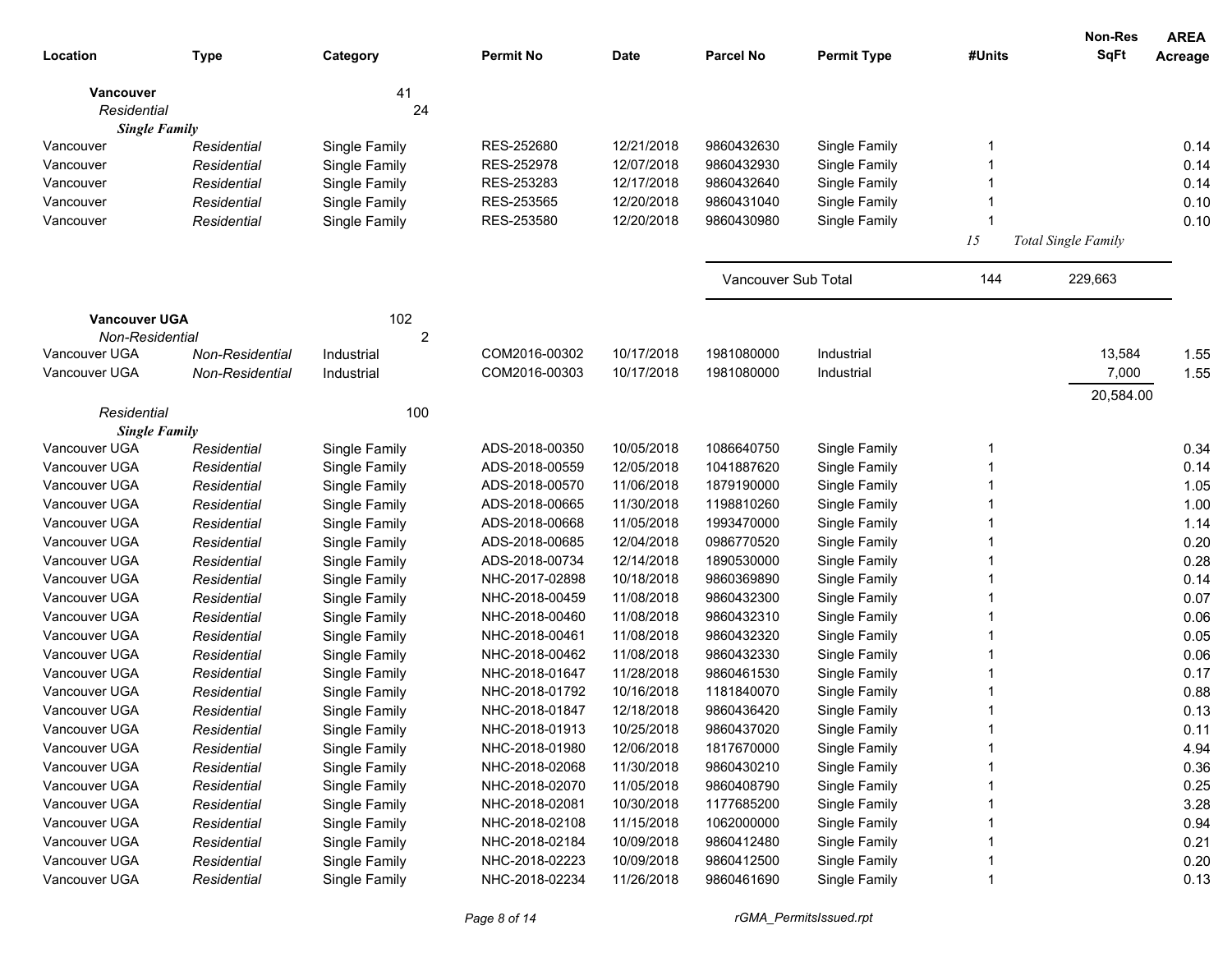| 102<br><b>Vancouver UGA</b><br>Residential<br>100<br><b>Single Family</b><br>Vancouver UGA<br>NHC-2018-02235<br>11/19/2018<br>0.18<br>Single Family<br>9860461700<br>Single Family<br>Residential<br>NHC-2018-02242<br>10/02/2018<br>0.14<br>Vancouver UGA<br>Residential<br>Single Family<br>9860461670<br>Single Family<br>0.12<br>Vancouver UGA<br>NHC-2018-02284<br>10/05/2018<br>9860419200<br>Single Family<br>Residential<br>Single Family<br>0.48<br>Vancouver UGA<br>NHC-2018-02297<br>12/06/2018<br>Residential<br>Single Family<br>0995712120<br>Single Family<br>0.14<br>Vancouver UGA<br>NHC-2018-02306<br>Residential<br>Single Family<br>11/08/2018<br>9860377270<br>Single Family<br>0.12<br>Vancouver UGA<br>NHC-2018-02310<br>Residential<br>Single Family<br>10/02/2018<br>9860437400<br>Single Family<br>0.12<br>Vancouver UGA<br>NHC-2018-02311<br>Residential<br>Single Family<br>10/02/2018<br>9860437390<br>Single Family<br>0.19<br>Vancouver UGA<br>NHC-2018-02331<br>Residential<br>Single Family<br>10/16/2018<br>9860460840<br>Single Family<br>0.15<br>Vancouver UGA<br>NHC-2018-02332<br>Residential<br>Single Family<br>10/09/2018<br>9860412520<br>Single Family<br>Vancouver UGA<br>NHC-2018-02333<br>0.18<br>10/09/2018<br>9860412510<br>Single Family<br>Residential<br>Single Family<br>0.12<br>Vancouver UGA<br>NHC-2018-02335<br>10/01/2018<br>9860419150<br>Single Family<br>Residential<br>Single Family<br>0.07<br>Vancouver UGA<br>Residential<br>Single Family<br>NHC-2018-02341<br>10/29/2018<br>9860383220<br>Single Family<br>0.15<br>Vancouver UGA<br>Residential<br>Single Family<br>NHC-2018-02342<br>10/02/2018<br>9860461640<br>Single Family<br>0.05<br>Vancouver UGA<br>Residential<br>Single Family<br>NHC-2018-02343<br>10/29/2018<br>9860383230<br>Single Family<br>0.05<br>Vancouver UGA<br>Residential<br>Single Family<br>NHC-2018-02344<br>10/29/2018<br>9860383240<br>Single Family<br>0.06<br>Vancouver UGA<br>Residential<br>Single Family<br>NHC-2018-02345<br>10/29/2018<br>9860383250<br>Single Family<br>0.13<br>Vancouver UGA<br>Residential<br>Single Family<br>NHC-2018-02349<br>10/09/2018<br>9860412570<br>Single Family<br>Vancouver UGA<br>0.15<br>NHC-2018-02350<br>10/09/2018<br>9860412640<br>Single Family<br>Residential<br>Single Family<br>Vancouver UGA<br>NHC-2018-02369<br>0.14<br>Residential<br>Single Family<br>10/10/2018<br>9860408990<br>Single Family<br>0.28<br>Vancouver UGA<br>NHC-2018-02376<br>Residential<br>Single Family<br>11/27/2018<br>9860421240<br>Single Family<br>0.17<br>Vancouver UGA<br>Residential<br>Single Family<br>NHC-2018-02388<br>10/17/2018<br>9860412560<br>Single Family<br>0.18<br>Vancouver UGA<br>Residential<br>Single Family<br>NHC-2018-02389<br>10/17/2018<br>9860412550<br>Single Family<br>0.15<br>Vancouver UGA<br>Residential<br>Single Family<br>NHC-2018-02400<br>10/17/2018<br>9860412540<br>Single Family<br>0.15<br>Vancouver UGA<br>Residential<br>Single Family<br>NHC-2018-02401<br>10/17/2018<br>9860412530<br>Single Family<br>Vancouver UGA<br>0.20<br>NHC-2018-02410<br>10/17/2018<br>9860412580<br>Single Family<br>Residential<br>Single Family<br>Vancouver UGA<br>0.20<br>NHC-2018-02411<br>10/17/2018<br>9860412590<br>Single Family<br>Residential<br>Single Family<br>0.16<br>Vancouver UGA<br>NHC-2018-02425<br>10/17/2018<br>Residential<br>Single Family<br>9860461600<br>Single Family<br>Vancouver UGA<br>NHC-2018-02427<br>11/16/2018<br>0.14<br>Residential<br>Single Family<br>9860441530<br>Single Family<br>10/17/2018<br>0.14<br>Vancouver UGA<br>Residential<br>Single Family<br>NHC-2018-02428<br>9860412630<br>Single Family<br>NHC-2018-02434<br>0.17<br>Vancouver UGA<br>Residential<br>Single Family<br>10/11/2018<br>9860419540<br>Single Family<br>0.99<br>Vancouver UGA<br>Single Family<br>NHC-2018-02440<br>10/25/2018<br>1609920000<br>Single Family<br>Residential<br>Vancouver UGA<br>NHC-2018-02466<br>Single Family<br>Residential<br>11/16/2018<br>9860441540<br>Single Family<br>0.14<br>11/16/2018<br>Single Family<br>Vancouver UGA<br>NHC-2018-02467<br>9860441550<br>0.14<br>Residential<br>Single Family<br>Vancouver UGA<br>Single Family<br>11/16/2018<br>Single Family<br>0.14<br>Residential<br>NHC-2018-02472<br>9860441560<br>0.15<br>Vancouver UGA<br>Single Family<br>11/16/2018<br>Single Family<br>Residential<br>NHC-2018-02473<br>9860441570<br>0.15<br>Vancouver UGA<br>Single Family<br>12/21/2018<br>Single Family<br>Residential<br>NHC-2018-02474<br>9860461660<br>0.13<br>Vancouver UGA<br>Single Family<br>10/25/2018<br>Single Family<br>Residential<br>NHC-2018-02501<br>9860408470<br>0.12<br>Vancouver UGA<br>Single Family<br>12/18/2018<br>Single Family<br>Residential<br>NHC-2018-02505<br>9860436430<br>Vancouver UGA<br>Single Family<br>12/26/2018<br>Single Family<br>0.16<br>Residential<br>NHC-2018-02517<br>9860435740<br>Vancouver UGA<br>NHC-2018-02518<br>12/19/2018<br>9860475460 | Location | <b>Type</b> | Category      | <b>Permit No</b> | <b>Date</b> | <b>Parcel No</b> | <b>Permit Type</b> | #Units | <b>Non-Res</b><br><b>SqFt</b> | <b>AREA</b><br>Acreage |
|------------------------------------------------------------------------------------------------------------------------------------------------------------------------------------------------------------------------------------------------------------------------------------------------------------------------------------------------------------------------------------------------------------------------------------------------------------------------------------------------------------------------------------------------------------------------------------------------------------------------------------------------------------------------------------------------------------------------------------------------------------------------------------------------------------------------------------------------------------------------------------------------------------------------------------------------------------------------------------------------------------------------------------------------------------------------------------------------------------------------------------------------------------------------------------------------------------------------------------------------------------------------------------------------------------------------------------------------------------------------------------------------------------------------------------------------------------------------------------------------------------------------------------------------------------------------------------------------------------------------------------------------------------------------------------------------------------------------------------------------------------------------------------------------------------------------------------------------------------------------------------------------------------------------------------------------------------------------------------------------------------------------------------------------------------------------------------------------------------------------------------------------------------------------------------------------------------------------------------------------------------------------------------------------------------------------------------------------------------------------------------------------------------------------------------------------------------------------------------------------------------------------------------------------------------------------------------------------------------------------------------------------------------------------------------------------------------------------------------------------------------------------------------------------------------------------------------------------------------------------------------------------------------------------------------------------------------------------------------------------------------------------------------------------------------------------------------------------------------------------------------------------------------------------------------------------------------------------------------------------------------------------------------------------------------------------------------------------------------------------------------------------------------------------------------------------------------------------------------------------------------------------------------------------------------------------------------------------------------------------------------------------------------------------------------------------------------------------------------------------------------------------------------------------------------------------------------------------------------------------------------------------------------------------------------------------------------------------------------------------------------------------------------------------------------------------------------------------------------------------------------------------------------------------------------------------------------------------------------------------------------------------------------------------------------------------------------------------------------------------------------------------------------------------------------------------------------------------------------------------------------------------------------------------------------------------------------------------------------------------------------------------------------------------------------------------------------------------------------------------------------------------------------------------------------------------------------------------------------------------------------------------------------------------------------------------------------------------------------------------------------------|----------|-------------|---------------|------------------|-------------|------------------|--------------------|--------|-------------------------------|------------------------|
|                                                                                                                                                                                                                                                                                                                                                                                                                                                                                                                                                                                                                                                                                                                                                                                                                                                                                                                                                                                                                                                                                                                                                                                                                                                                                                                                                                                                                                                                                                                                                                                                                                                                                                                                                                                                                                                                                                                                                                                                                                                                                                                                                                                                                                                                                                                                                                                                                                                                                                                                                                                                                                                                                                                                                                                                                                                                                                                                                                                                                                                                                                                                                                                                                                                                                                                                                                                                                                                                                                                                                                                                                                                                                                                                                                                                                                                                                                                                                                                                                                                                                                                                                                                                                                                                                                                                                                                                                                                                                                                                                                                                                                                                                                                                                                                                                                                                                                                                                                                                                  |          |             |               |                  |             |                  |                    |        |                               |                        |
|                                                                                                                                                                                                                                                                                                                                                                                                                                                                                                                                                                                                                                                                                                                                                                                                                                                                                                                                                                                                                                                                                                                                                                                                                                                                                                                                                                                                                                                                                                                                                                                                                                                                                                                                                                                                                                                                                                                                                                                                                                                                                                                                                                                                                                                                                                                                                                                                                                                                                                                                                                                                                                                                                                                                                                                                                                                                                                                                                                                                                                                                                                                                                                                                                                                                                                                                                                                                                                                                                                                                                                                                                                                                                                                                                                                                                                                                                                                                                                                                                                                                                                                                                                                                                                                                                                                                                                                                                                                                                                                                                                                                                                                                                                                                                                                                                                                                                                                                                                                                                  |          |             |               |                  |             |                  |                    |        |                               |                        |
|                                                                                                                                                                                                                                                                                                                                                                                                                                                                                                                                                                                                                                                                                                                                                                                                                                                                                                                                                                                                                                                                                                                                                                                                                                                                                                                                                                                                                                                                                                                                                                                                                                                                                                                                                                                                                                                                                                                                                                                                                                                                                                                                                                                                                                                                                                                                                                                                                                                                                                                                                                                                                                                                                                                                                                                                                                                                                                                                                                                                                                                                                                                                                                                                                                                                                                                                                                                                                                                                                                                                                                                                                                                                                                                                                                                                                                                                                                                                                                                                                                                                                                                                                                                                                                                                                                                                                                                                                                                                                                                                                                                                                                                                                                                                                                                                                                                                                                                                                                                                                  |          |             |               |                  |             |                  |                    |        |                               |                        |
|                                                                                                                                                                                                                                                                                                                                                                                                                                                                                                                                                                                                                                                                                                                                                                                                                                                                                                                                                                                                                                                                                                                                                                                                                                                                                                                                                                                                                                                                                                                                                                                                                                                                                                                                                                                                                                                                                                                                                                                                                                                                                                                                                                                                                                                                                                                                                                                                                                                                                                                                                                                                                                                                                                                                                                                                                                                                                                                                                                                                                                                                                                                                                                                                                                                                                                                                                                                                                                                                                                                                                                                                                                                                                                                                                                                                                                                                                                                                                                                                                                                                                                                                                                                                                                                                                                                                                                                                                                                                                                                                                                                                                                                                                                                                                                                                                                                                                                                                                                                                                  |          |             |               |                  |             |                  |                    |        |                               |                        |
|                                                                                                                                                                                                                                                                                                                                                                                                                                                                                                                                                                                                                                                                                                                                                                                                                                                                                                                                                                                                                                                                                                                                                                                                                                                                                                                                                                                                                                                                                                                                                                                                                                                                                                                                                                                                                                                                                                                                                                                                                                                                                                                                                                                                                                                                                                                                                                                                                                                                                                                                                                                                                                                                                                                                                                                                                                                                                                                                                                                                                                                                                                                                                                                                                                                                                                                                                                                                                                                                                                                                                                                                                                                                                                                                                                                                                                                                                                                                                                                                                                                                                                                                                                                                                                                                                                                                                                                                                                                                                                                                                                                                                                                                                                                                                                                                                                                                                                                                                                                                                  |          |             |               |                  |             |                  |                    |        |                               |                        |
|                                                                                                                                                                                                                                                                                                                                                                                                                                                                                                                                                                                                                                                                                                                                                                                                                                                                                                                                                                                                                                                                                                                                                                                                                                                                                                                                                                                                                                                                                                                                                                                                                                                                                                                                                                                                                                                                                                                                                                                                                                                                                                                                                                                                                                                                                                                                                                                                                                                                                                                                                                                                                                                                                                                                                                                                                                                                                                                                                                                                                                                                                                                                                                                                                                                                                                                                                                                                                                                                                                                                                                                                                                                                                                                                                                                                                                                                                                                                                                                                                                                                                                                                                                                                                                                                                                                                                                                                                                                                                                                                                                                                                                                                                                                                                                                                                                                                                                                                                                                                                  |          |             |               |                  |             |                  |                    |        |                               |                        |
|                                                                                                                                                                                                                                                                                                                                                                                                                                                                                                                                                                                                                                                                                                                                                                                                                                                                                                                                                                                                                                                                                                                                                                                                                                                                                                                                                                                                                                                                                                                                                                                                                                                                                                                                                                                                                                                                                                                                                                                                                                                                                                                                                                                                                                                                                                                                                                                                                                                                                                                                                                                                                                                                                                                                                                                                                                                                                                                                                                                                                                                                                                                                                                                                                                                                                                                                                                                                                                                                                                                                                                                                                                                                                                                                                                                                                                                                                                                                                                                                                                                                                                                                                                                                                                                                                                                                                                                                                                                                                                                                                                                                                                                                                                                                                                                                                                                                                                                                                                                                                  |          |             |               |                  |             |                  |                    |        |                               |                        |
|                                                                                                                                                                                                                                                                                                                                                                                                                                                                                                                                                                                                                                                                                                                                                                                                                                                                                                                                                                                                                                                                                                                                                                                                                                                                                                                                                                                                                                                                                                                                                                                                                                                                                                                                                                                                                                                                                                                                                                                                                                                                                                                                                                                                                                                                                                                                                                                                                                                                                                                                                                                                                                                                                                                                                                                                                                                                                                                                                                                                                                                                                                                                                                                                                                                                                                                                                                                                                                                                                                                                                                                                                                                                                                                                                                                                                                                                                                                                                                                                                                                                                                                                                                                                                                                                                                                                                                                                                                                                                                                                                                                                                                                                                                                                                                                                                                                                                                                                                                                                                  |          |             |               |                  |             |                  |                    |        |                               |                        |
|                                                                                                                                                                                                                                                                                                                                                                                                                                                                                                                                                                                                                                                                                                                                                                                                                                                                                                                                                                                                                                                                                                                                                                                                                                                                                                                                                                                                                                                                                                                                                                                                                                                                                                                                                                                                                                                                                                                                                                                                                                                                                                                                                                                                                                                                                                                                                                                                                                                                                                                                                                                                                                                                                                                                                                                                                                                                                                                                                                                                                                                                                                                                                                                                                                                                                                                                                                                                                                                                                                                                                                                                                                                                                                                                                                                                                                                                                                                                                                                                                                                                                                                                                                                                                                                                                                                                                                                                                                                                                                                                                                                                                                                                                                                                                                                                                                                                                                                                                                                                                  |          |             |               |                  |             |                  |                    |        |                               |                        |
|                                                                                                                                                                                                                                                                                                                                                                                                                                                                                                                                                                                                                                                                                                                                                                                                                                                                                                                                                                                                                                                                                                                                                                                                                                                                                                                                                                                                                                                                                                                                                                                                                                                                                                                                                                                                                                                                                                                                                                                                                                                                                                                                                                                                                                                                                                                                                                                                                                                                                                                                                                                                                                                                                                                                                                                                                                                                                                                                                                                                                                                                                                                                                                                                                                                                                                                                                                                                                                                                                                                                                                                                                                                                                                                                                                                                                                                                                                                                                                                                                                                                                                                                                                                                                                                                                                                                                                                                                                                                                                                                                                                                                                                                                                                                                                                                                                                                                                                                                                                                                  |          |             |               |                  |             |                  |                    |        |                               |                        |
|                                                                                                                                                                                                                                                                                                                                                                                                                                                                                                                                                                                                                                                                                                                                                                                                                                                                                                                                                                                                                                                                                                                                                                                                                                                                                                                                                                                                                                                                                                                                                                                                                                                                                                                                                                                                                                                                                                                                                                                                                                                                                                                                                                                                                                                                                                                                                                                                                                                                                                                                                                                                                                                                                                                                                                                                                                                                                                                                                                                                                                                                                                                                                                                                                                                                                                                                                                                                                                                                                                                                                                                                                                                                                                                                                                                                                                                                                                                                                                                                                                                                                                                                                                                                                                                                                                                                                                                                                                                                                                                                                                                                                                                                                                                                                                                                                                                                                                                                                                                                                  |          |             |               |                  |             |                  |                    |        |                               |                        |
|                                                                                                                                                                                                                                                                                                                                                                                                                                                                                                                                                                                                                                                                                                                                                                                                                                                                                                                                                                                                                                                                                                                                                                                                                                                                                                                                                                                                                                                                                                                                                                                                                                                                                                                                                                                                                                                                                                                                                                                                                                                                                                                                                                                                                                                                                                                                                                                                                                                                                                                                                                                                                                                                                                                                                                                                                                                                                                                                                                                                                                                                                                                                                                                                                                                                                                                                                                                                                                                                                                                                                                                                                                                                                                                                                                                                                                                                                                                                                                                                                                                                                                                                                                                                                                                                                                                                                                                                                                                                                                                                                                                                                                                                                                                                                                                                                                                                                                                                                                                                                  |          |             |               |                  |             |                  |                    |        |                               |                        |
|                                                                                                                                                                                                                                                                                                                                                                                                                                                                                                                                                                                                                                                                                                                                                                                                                                                                                                                                                                                                                                                                                                                                                                                                                                                                                                                                                                                                                                                                                                                                                                                                                                                                                                                                                                                                                                                                                                                                                                                                                                                                                                                                                                                                                                                                                                                                                                                                                                                                                                                                                                                                                                                                                                                                                                                                                                                                                                                                                                                                                                                                                                                                                                                                                                                                                                                                                                                                                                                                                                                                                                                                                                                                                                                                                                                                                                                                                                                                                                                                                                                                                                                                                                                                                                                                                                                                                                                                                                                                                                                                                                                                                                                                                                                                                                                                                                                                                                                                                                                                                  |          |             |               |                  |             |                  |                    |        |                               |                        |
|                                                                                                                                                                                                                                                                                                                                                                                                                                                                                                                                                                                                                                                                                                                                                                                                                                                                                                                                                                                                                                                                                                                                                                                                                                                                                                                                                                                                                                                                                                                                                                                                                                                                                                                                                                                                                                                                                                                                                                                                                                                                                                                                                                                                                                                                                                                                                                                                                                                                                                                                                                                                                                                                                                                                                                                                                                                                                                                                                                                                                                                                                                                                                                                                                                                                                                                                                                                                                                                                                                                                                                                                                                                                                                                                                                                                                                                                                                                                                                                                                                                                                                                                                                                                                                                                                                                                                                                                                                                                                                                                                                                                                                                                                                                                                                                                                                                                                                                                                                                                                  |          |             |               |                  |             |                  |                    |        |                               |                        |
|                                                                                                                                                                                                                                                                                                                                                                                                                                                                                                                                                                                                                                                                                                                                                                                                                                                                                                                                                                                                                                                                                                                                                                                                                                                                                                                                                                                                                                                                                                                                                                                                                                                                                                                                                                                                                                                                                                                                                                                                                                                                                                                                                                                                                                                                                                                                                                                                                                                                                                                                                                                                                                                                                                                                                                                                                                                                                                                                                                                                                                                                                                                                                                                                                                                                                                                                                                                                                                                                                                                                                                                                                                                                                                                                                                                                                                                                                                                                                                                                                                                                                                                                                                                                                                                                                                                                                                                                                                                                                                                                                                                                                                                                                                                                                                                                                                                                                                                                                                                                                  |          |             |               |                  |             |                  |                    |        |                               |                        |
|                                                                                                                                                                                                                                                                                                                                                                                                                                                                                                                                                                                                                                                                                                                                                                                                                                                                                                                                                                                                                                                                                                                                                                                                                                                                                                                                                                                                                                                                                                                                                                                                                                                                                                                                                                                                                                                                                                                                                                                                                                                                                                                                                                                                                                                                                                                                                                                                                                                                                                                                                                                                                                                                                                                                                                                                                                                                                                                                                                                                                                                                                                                                                                                                                                                                                                                                                                                                                                                                                                                                                                                                                                                                                                                                                                                                                                                                                                                                                                                                                                                                                                                                                                                                                                                                                                                                                                                                                                                                                                                                                                                                                                                                                                                                                                                                                                                                                                                                                                                                                  |          |             |               |                  |             |                  |                    |        |                               |                        |
|                                                                                                                                                                                                                                                                                                                                                                                                                                                                                                                                                                                                                                                                                                                                                                                                                                                                                                                                                                                                                                                                                                                                                                                                                                                                                                                                                                                                                                                                                                                                                                                                                                                                                                                                                                                                                                                                                                                                                                                                                                                                                                                                                                                                                                                                                                                                                                                                                                                                                                                                                                                                                                                                                                                                                                                                                                                                                                                                                                                                                                                                                                                                                                                                                                                                                                                                                                                                                                                                                                                                                                                                                                                                                                                                                                                                                                                                                                                                                                                                                                                                                                                                                                                                                                                                                                                                                                                                                                                                                                                                                                                                                                                                                                                                                                                                                                                                                                                                                                                                                  |          |             |               |                  |             |                  |                    |        |                               |                        |
|                                                                                                                                                                                                                                                                                                                                                                                                                                                                                                                                                                                                                                                                                                                                                                                                                                                                                                                                                                                                                                                                                                                                                                                                                                                                                                                                                                                                                                                                                                                                                                                                                                                                                                                                                                                                                                                                                                                                                                                                                                                                                                                                                                                                                                                                                                                                                                                                                                                                                                                                                                                                                                                                                                                                                                                                                                                                                                                                                                                                                                                                                                                                                                                                                                                                                                                                                                                                                                                                                                                                                                                                                                                                                                                                                                                                                                                                                                                                                                                                                                                                                                                                                                                                                                                                                                                                                                                                                                                                                                                                                                                                                                                                                                                                                                                                                                                                                                                                                                                                                  |          |             |               |                  |             |                  |                    |        |                               |                        |
|                                                                                                                                                                                                                                                                                                                                                                                                                                                                                                                                                                                                                                                                                                                                                                                                                                                                                                                                                                                                                                                                                                                                                                                                                                                                                                                                                                                                                                                                                                                                                                                                                                                                                                                                                                                                                                                                                                                                                                                                                                                                                                                                                                                                                                                                                                                                                                                                                                                                                                                                                                                                                                                                                                                                                                                                                                                                                                                                                                                                                                                                                                                                                                                                                                                                                                                                                                                                                                                                                                                                                                                                                                                                                                                                                                                                                                                                                                                                                                                                                                                                                                                                                                                                                                                                                                                                                                                                                                                                                                                                                                                                                                                                                                                                                                                                                                                                                                                                                                                                                  |          |             |               |                  |             |                  |                    |        |                               |                        |
|                                                                                                                                                                                                                                                                                                                                                                                                                                                                                                                                                                                                                                                                                                                                                                                                                                                                                                                                                                                                                                                                                                                                                                                                                                                                                                                                                                                                                                                                                                                                                                                                                                                                                                                                                                                                                                                                                                                                                                                                                                                                                                                                                                                                                                                                                                                                                                                                                                                                                                                                                                                                                                                                                                                                                                                                                                                                                                                                                                                                                                                                                                                                                                                                                                                                                                                                                                                                                                                                                                                                                                                                                                                                                                                                                                                                                                                                                                                                                                                                                                                                                                                                                                                                                                                                                                                                                                                                                                                                                                                                                                                                                                                                                                                                                                                                                                                                                                                                                                                                                  |          |             |               |                  |             |                  |                    |        |                               |                        |
|                                                                                                                                                                                                                                                                                                                                                                                                                                                                                                                                                                                                                                                                                                                                                                                                                                                                                                                                                                                                                                                                                                                                                                                                                                                                                                                                                                                                                                                                                                                                                                                                                                                                                                                                                                                                                                                                                                                                                                                                                                                                                                                                                                                                                                                                                                                                                                                                                                                                                                                                                                                                                                                                                                                                                                                                                                                                                                                                                                                                                                                                                                                                                                                                                                                                                                                                                                                                                                                                                                                                                                                                                                                                                                                                                                                                                                                                                                                                                                                                                                                                                                                                                                                                                                                                                                                                                                                                                                                                                                                                                                                                                                                                                                                                                                                                                                                                                                                                                                                                                  |          |             |               |                  |             |                  |                    |        |                               |                        |
|                                                                                                                                                                                                                                                                                                                                                                                                                                                                                                                                                                                                                                                                                                                                                                                                                                                                                                                                                                                                                                                                                                                                                                                                                                                                                                                                                                                                                                                                                                                                                                                                                                                                                                                                                                                                                                                                                                                                                                                                                                                                                                                                                                                                                                                                                                                                                                                                                                                                                                                                                                                                                                                                                                                                                                                                                                                                                                                                                                                                                                                                                                                                                                                                                                                                                                                                                                                                                                                                                                                                                                                                                                                                                                                                                                                                                                                                                                                                                                                                                                                                                                                                                                                                                                                                                                                                                                                                                                                                                                                                                                                                                                                                                                                                                                                                                                                                                                                                                                                                                  |          |             |               |                  |             |                  |                    |        |                               |                        |
|                                                                                                                                                                                                                                                                                                                                                                                                                                                                                                                                                                                                                                                                                                                                                                                                                                                                                                                                                                                                                                                                                                                                                                                                                                                                                                                                                                                                                                                                                                                                                                                                                                                                                                                                                                                                                                                                                                                                                                                                                                                                                                                                                                                                                                                                                                                                                                                                                                                                                                                                                                                                                                                                                                                                                                                                                                                                                                                                                                                                                                                                                                                                                                                                                                                                                                                                                                                                                                                                                                                                                                                                                                                                                                                                                                                                                                                                                                                                                                                                                                                                                                                                                                                                                                                                                                                                                                                                                                                                                                                                                                                                                                                                                                                                                                                                                                                                                                                                                                                                                  |          |             |               |                  |             |                  |                    |        |                               |                        |
|                                                                                                                                                                                                                                                                                                                                                                                                                                                                                                                                                                                                                                                                                                                                                                                                                                                                                                                                                                                                                                                                                                                                                                                                                                                                                                                                                                                                                                                                                                                                                                                                                                                                                                                                                                                                                                                                                                                                                                                                                                                                                                                                                                                                                                                                                                                                                                                                                                                                                                                                                                                                                                                                                                                                                                                                                                                                                                                                                                                                                                                                                                                                                                                                                                                                                                                                                                                                                                                                                                                                                                                                                                                                                                                                                                                                                                                                                                                                                                                                                                                                                                                                                                                                                                                                                                                                                                                                                                                                                                                                                                                                                                                                                                                                                                                                                                                                                                                                                                                                                  |          |             |               |                  |             |                  |                    |        |                               |                        |
|                                                                                                                                                                                                                                                                                                                                                                                                                                                                                                                                                                                                                                                                                                                                                                                                                                                                                                                                                                                                                                                                                                                                                                                                                                                                                                                                                                                                                                                                                                                                                                                                                                                                                                                                                                                                                                                                                                                                                                                                                                                                                                                                                                                                                                                                                                                                                                                                                                                                                                                                                                                                                                                                                                                                                                                                                                                                                                                                                                                                                                                                                                                                                                                                                                                                                                                                                                                                                                                                                                                                                                                                                                                                                                                                                                                                                                                                                                                                                                                                                                                                                                                                                                                                                                                                                                                                                                                                                                                                                                                                                                                                                                                                                                                                                                                                                                                                                                                                                                                                                  |          |             |               |                  |             |                  |                    |        |                               |                        |
|                                                                                                                                                                                                                                                                                                                                                                                                                                                                                                                                                                                                                                                                                                                                                                                                                                                                                                                                                                                                                                                                                                                                                                                                                                                                                                                                                                                                                                                                                                                                                                                                                                                                                                                                                                                                                                                                                                                                                                                                                                                                                                                                                                                                                                                                                                                                                                                                                                                                                                                                                                                                                                                                                                                                                                                                                                                                                                                                                                                                                                                                                                                                                                                                                                                                                                                                                                                                                                                                                                                                                                                                                                                                                                                                                                                                                                                                                                                                                                                                                                                                                                                                                                                                                                                                                                                                                                                                                                                                                                                                                                                                                                                                                                                                                                                                                                                                                                                                                                                                                  |          |             |               |                  |             |                  |                    |        |                               |                        |
|                                                                                                                                                                                                                                                                                                                                                                                                                                                                                                                                                                                                                                                                                                                                                                                                                                                                                                                                                                                                                                                                                                                                                                                                                                                                                                                                                                                                                                                                                                                                                                                                                                                                                                                                                                                                                                                                                                                                                                                                                                                                                                                                                                                                                                                                                                                                                                                                                                                                                                                                                                                                                                                                                                                                                                                                                                                                                                                                                                                                                                                                                                                                                                                                                                                                                                                                                                                                                                                                                                                                                                                                                                                                                                                                                                                                                                                                                                                                                                                                                                                                                                                                                                                                                                                                                                                                                                                                                                                                                                                                                                                                                                                                                                                                                                                                                                                                                                                                                                                                                  |          |             |               |                  |             |                  |                    |        |                               |                        |
|                                                                                                                                                                                                                                                                                                                                                                                                                                                                                                                                                                                                                                                                                                                                                                                                                                                                                                                                                                                                                                                                                                                                                                                                                                                                                                                                                                                                                                                                                                                                                                                                                                                                                                                                                                                                                                                                                                                                                                                                                                                                                                                                                                                                                                                                                                                                                                                                                                                                                                                                                                                                                                                                                                                                                                                                                                                                                                                                                                                                                                                                                                                                                                                                                                                                                                                                                                                                                                                                                                                                                                                                                                                                                                                                                                                                                                                                                                                                                                                                                                                                                                                                                                                                                                                                                                                                                                                                                                                                                                                                                                                                                                                                                                                                                                                                                                                                                                                                                                                                                  |          |             |               |                  |             |                  |                    |        |                               |                        |
|                                                                                                                                                                                                                                                                                                                                                                                                                                                                                                                                                                                                                                                                                                                                                                                                                                                                                                                                                                                                                                                                                                                                                                                                                                                                                                                                                                                                                                                                                                                                                                                                                                                                                                                                                                                                                                                                                                                                                                                                                                                                                                                                                                                                                                                                                                                                                                                                                                                                                                                                                                                                                                                                                                                                                                                                                                                                                                                                                                                                                                                                                                                                                                                                                                                                                                                                                                                                                                                                                                                                                                                                                                                                                                                                                                                                                                                                                                                                                                                                                                                                                                                                                                                                                                                                                                                                                                                                                                                                                                                                                                                                                                                                                                                                                                                                                                                                                                                                                                                                                  |          |             |               |                  |             |                  |                    |        |                               |                        |
|                                                                                                                                                                                                                                                                                                                                                                                                                                                                                                                                                                                                                                                                                                                                                                                                                                                                                                                                                                                                                                                                                                                                                                                                                                                                                                                                                                                                                                                                                                                                                                                                                                                                                                                                                                                                                                                                                                                                                                                                                                                                                                                                                                                                                                                                                                                                                                                                                                                                                                                                                                                                                                                                                                                                                                                                                                                                                                                                                                                                                                                                                                                                                                                                                                                                                                                                                                                                                                                                                                                                                                                                                                                                                                                                                                                                                                                                                                                                                                                                                                                                                                                                                                                                                                                                                                                                                                                                                                                                                                                                                                                                                                                                                                                                                                                                                                                                                                                                                                                                                  |          |             |               |                  |             |                  |                    |        |                               |                        |
|                                                                                                                                                                                                                                                                                                                                                                                                                                                                                                                                                                                                                                                                                                                                                                                                                                                                                                                                                                                                                                                                                                                                                                                                                                                                                                                                                                                                                                                                                                                                                                                                                                                                                                                                                                                                                                                                                                                                                                                                                                                                                                                                                                                                                                                                                                                                                                                                                                                                                                                                                                                                                                                                                                                                                                                                                                                                                                                                                                                                                                                                                                                                                                                                                                                                                                                                                                                                                                                                                                                                                                                                                                                                                                                                                                                                                                                                                                                                                                                                                                                                                                                                                                                                                                                                                                                                                                                                                                                                                                                                                                                                                                                                                                                                                                                                                                                                                                                                                                                                                  |          |             |               |                  |             |                  |                    |        |                               |                        |
|                                                                                                                                                                                                                                                                                                                                                                                                                                                                                                                                                                                                                                                                                                                                                                                                                                                                                                                                                                                                                                                                                                                                                                                                                                                                                                                                                                                                                                                                                                                                                                                                                                                                                                                                                                                                                                                                                                                                                                                                                                                                                                                                                                                                                                                                                                                                                                                                                                                                                                                                                                                                                                                                                                                                                                                                                                                                                                                                                                                                                                                                                                                                                                                                                                                                                                                                                                                                                                                                                                                                                                                                                                                                                                                                                                                                                                                                                                                                                                                                                                                                                                                                                                                                                                                                                                                                                                                                                                                                                                                                                                                                                                                                                                                                                                                                                                                                                                                                                                                                                  |          |             |               |                  |             |                  |                    |        |                               |                        |
|                                                                                                                                                                                                                                                                                                                                                                                                                                                                                                                                                                                                                                                                                                                                                                                                                                                                                                                                                                                                                                                                                                                                                                                                                                                                                                                                                                                                                                                                                                                                                                                                                                                                                                                                                                                                                                                                                                                                                                                                                                                                                                                                                                                                                                                                                                                                                                                                                                                                                                                                                                                                                                                                                                                                                                                                                                                                                                                                                                                                                                                                                                                                                                                                                                                                                                                                                                                                                                                                                                                                                                                                                                                                                                                                                                                                                                                                                                                                                                                                                                                                                                                                                                                                                                                                                                                                                                                                                                                                                                                                                                                                                                                                                                                                                                                                                                                                                                                                                                                                                  |          |             |               |                  |             |                  |                    |        |                               |                        |
|                                                                                                                                                                                                                                                                                                                                                                                                                                                                                                                                                                                                                                                                                                                                                                                                                                                                                                                                                                                                                                                                                                                                                                                                                                                                                                                                                                                                                                                                                                                                                                                                                                                                                                                                                                                                                                                                                                                                                                                                                                                                                                                                                                                                                                                                                                                                                                                                                                                                                                                                                                                                                                                                                                                                                                                                                                                                                                                                                                                                                                                                                                                                                                                                                                                                                                                                                                                                                                                                                                                                                                                                                                                                                                                                                                                                                                                                                                                                                                                                                                                                                                                                                                                                                                                                                                                                                                                                                                                                                                                                                                                                                                                                                                                                                                                                                                                                                                                                                                                                                  |          |             |               |                  |             |                  |                    |        |                               |                        |
|                                                                                                                                                                                                                                                                                                                                                                                                                                                                                                                                                                                                                                                                                                                                                                                                                                                                                                                                                                                                                                                                                                                                                                                                                                                                                                                                                                                                                                                                                                                                                                                                                                                                                                                                                                                                                                                                                                                                                                                                                                                                                                                                                                                                                                                                                                                                                                                                                                                                                                                                                                                                                                                                                                                                                                                                                                                                                                                                                                                                                                                                                                                                                                                                                                                                                                                                                                                                                                                                                                                                                                                                                                                                                                                                                                                                                                                                                                                                                                                                                                                                                                                                                                                                                                                                                                                                                                                                                                                                                                                                                                                                                                                                                                                                                                                                                                                                                                                                                                                                                  |          |             |               |                  |             |                  |                    |        |                               |                        |
|                                                                                                                                                                                                                                                                                                                                                                                                                                                                                                                                                                                                                                                                                                                                                                                                                                                                                                                                                                                                                                                                                                                                                                                                                                                                                                                                                                                                                                                                                                                                                                                                                                                                                                                                                                                                                                                                                                                                                                                                                                                                                                                                                                                                                                                                                                                                                                                                                                                                                                                                                                                                                                                                                                                                                                                                                                                                                                                                                                                                                                                                                                                                                                                                                                                                                                                                                                                                                                                                                                                                                                                                                                                                                                                                                                                                                                                                                                                                                                                                                                                                                                                                                                                                                                                                                                                                                                                                                                                                                                                                                                                                                                                                                                                                                                                                                                                                                                                                                                                                                  |          |             |               |                  |             |                  |                    |        |                               |                        |
|                                                                                                                                                                                                                                                                                                                                                                                                                                                                                                                                                                                                                                                                                                                                                                                                                                                                                                                                                                                                                                                                                                                                                                                                                                                                                                                                                                                                                                                                                                                                                                                                                                                                                                                                                                                                                                                                                                                                                                                                                                                                                                                                                                                                                                                                                                                                                                                                                                                                                                                                                                                                                                                                                                                                                                                                                                                                                                                                                                                                                                                                                                                                                                                                                                                                                                                                                                                                                                                                                                                                                                                                                                                                                                                                                                                                                                                                                                                                                                                                                                                                                                                                                                                                                                                                                                                                                                                                                                                                                                                                                                                                                                                                                                                                                                                                                                                                                                                                                                                                                  |          |             |               |                  |             |                  |                    |        |                               |                        |
|                                                                                                                                                                                                                                                                                                                                                                                                                                                                                                                                                                                                                                                                                                                                                                                                                                                                                                                                                                                                                                                                                                                                                                                                                                                                                                                                                                                                                                                                                                                                                                                                                                                                                                                                                                                                                                                                                                                                                                                                                                                                                                                                                                                                                                                                                                                                                                                                                                                                                                                                                                                                                                                                                                                                                                                                                                                                                                                                                                                                                                                                                                                                                                                                                                                                                                                                                                                                                                                                                                                                                                                                                                                                                                                                                                                                                                                                                                                                                                                                                                                                                                                                                                                                                                                                                                                                                                                                                                                                                                                                                                                                                                                                                                                                                                                                                                                                                                                                                                                                                  |          |             |               |                  |             |                  |                    |        |                               |                        |
|                                                                                                                                                                                                                                                                                                                                                                                                                                                                                                                                                                                                                                                                                                                                                                                                                                                                                                                                                                                                                                                                                                                                                                                                                                                                                                                                                                                                                                                                                                                                                                                                                                                                                                                                                                                                                                                                                                                                                                                                                                                                                                                                                                                                                                                                                                                                                                                                                                                                                                                                                                                                                                                                                                                                                                                                                                                                                                                                                                                                                                                                                                                                                                                                                                                                                                                                                                                                                                                                                                                                                                                                                                                                                                                                                                                                                                                                                                                                                                                                                                                                                                                                                                                                                                                                                                                                                                                                                                                                                                                                                                                                                                                                                                                                                                                                                                                                                                                                                                                                                  |          |             |               |                  |             |                  |                    |        |                               |                        |
|                                                                                                                                                                                                                                                                                                                                                                                                                                                                                                                                                                                                                                                                                                                                                                                                                                                                                                                                                                                                                                                                                                                                                                                                                                                                                                                                                                                                                                                                                                                                                                                                                                                                                                                                                                                                                                                                                                                                                                                                                                                                                                                                                                                                                                                                                                                                                                                                                                                                                                                                                                                                                                                                                                                                                                                                                                                                                                                                                                                                                                                                                                                                                                                                                                                                                                                                                                                                                                                                                                                                                                                                                                                                                                                                                                                                                                                                                                                                                                                                                                                                                                                                                                                                                                                                                                                                                                                                                                                                                                                                                                                                                                                                                                                                                                                                                                                                                                                                                                                                                  |          |             |               |                  |             |                  |                    |        |                               |                        |
|                                                                                                                                                                                                                                                                                                                                                                                                                                                                                                                                                                                                                                                                                                                                                                                                                                                                                                                                                                                                                                                                                                                                                                                                                                                                                                                                                                                                                                                                                                                                                                                                                                                                                                                                                                                                                                                                                                                                                                                                                                                                                                                                                                                                                                                                                                                                                                                                                                                                                                                                                                                                                                                                                                                                                                                                                                                                                                                                                                                                                                                                                                                                                                                                                                                                                                                                                                                                                                                                                                                                                                                                                                                                                                                                                                                                                                                                                                                                                                                                                                                                                                                                                                                                                                                                                                                                                                                                                                                                                                                                                                                                                                                                                                                                                                                                                                                                                                                                                                                                                  |          |             |               |                  |             |                  |                    |        |                               |                        |
|                                                                                                                                                                                                                                                                                                                                                                                                                                                                                                                                                                                                                                                                                                                                                                                                                                                                                                                                                                                                                                                                                                                                                                                                                                                                                                                                                                                                                                                                                                                                                                                                                                                                                                                                                                                                                                                                                                                                                                                                                                                                                                                                                                                                                                                                                                                                                                                                                                                                                                                                                                                                                                                                                                                                                                                                                                                                                                                                                                                                                                                                                                                                                                                                                                                                                                                                                                                                                                                                                                                                                                                                                                                                                                                                                                                                                                                                                                                                                                                                                                                                                                                                                                                                                                                                                                                                                                                                                                                                                                                                                                                                                                                                                                                                                                                                                                                                                                                                                                                                                  |          |             |               |                  |             |                  |                    |        |                               |                        |
|                                                                                                                                                                                                                                                                                                                                                                                                                                                                                                                                                                                                                                                                                                                                                                                                                                                                                                                                                                                                                                                                                                                                                                                                                                                                                                                                                                                                                                                                                                                                                                                                                                                                                                                                                                                                                                                                                                                                                                                                                                                                                                                                                                                                                                                                                                                                                                                                                                                                                                                                                                                                                                                                                                                                                                                                                                                                                                                                                                                                                                                                                                                                                                                                                                                                                                                                                                                                                                                                                                                                                                                                                                                                                                                                                                                                                                                                                                                                                                                                                                                                                                                                                                                                                                                                                                                                                                                                                                                                                                                                                                                                                                                                                                                                                                                                                                                                                                                                                                                                                  |          | Residential | Single Family |                  |             |                  | Single Family      |        |                               | 0.07                   |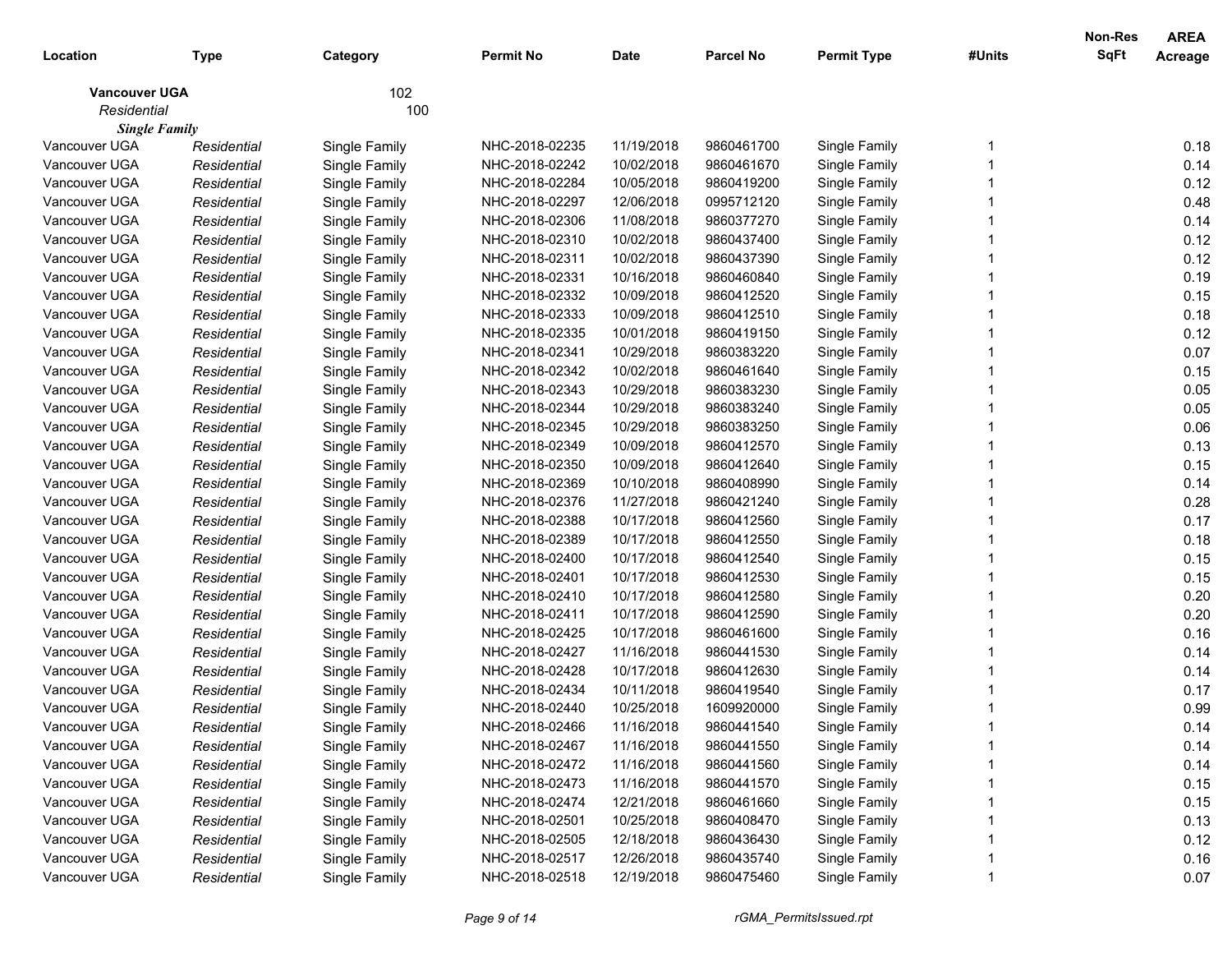| Location                              | <b>Type</b> | Category      | <b>Permit No</b> | <b>Date</b> | <b>Parcel No</b> | <b>Permit Type</b> | #Units         | <b>Non-Res</b><br><b>SqFt</b> | <b>AREA</b><br>Acreage |
|---------------------------------------|-------------|---------------|------------------|-------------|------------------|--------------------|----------------|-------------------------------|------------------------|
| <b>Vancouver UGA</b>                  |             | 102           |                  |             |                  |                    |                |                               |                        |
| Residential                           |             | 100           |                  |             |                  |                    |                |                               |                        |
| <b>Single Family</b><br>Vancouver UGA | Residential | Single Family | NHC-2018-02519   | 12/19/2018  | 9860475470       | Single Family      | -1             |                               | 0.05                   |
| Vancouver UGA                         | Residential | Single Family | NHC-2018-02520   | 12/19/2018  | 9860475480       | Single Family      | 1              |                               | 0.05                   |
| Vancouver UGA                         | Residential | Single Family | NHC-2018-02521   | 12/19/2018  | 9860475490       | Single Family      | $\overline{1}$ |                               | 0.05                   |
| Vancouver UGA                         | Residential | Single Family | NHC-2018-02522   | 12/19/2018  | 9860475500       | Single Family      | 1              |                               | 0.05                   |
| Vancouver UGA                         | Residential | Single Family | NHC-2018-02523   | 12/07/2018  | 9860475510       | Single Family      | $\overline{1}$ |                               | 0.05                   |
| Vancouver UGA                         | Residential | Single Family | NHC-2018-02524   | 12/07/2018  | 9860475520       | Single Family      | 1              |                               | 0.05                   |
| Vancouver UGA                         | Residential | Single Family | NHC-2018-02525   | 12/07/2018  | 9860475530       | Single Family      | $\mathbf 1$    |                               | 0.05                   |
| Vancouver UGA                         | Residential | Single Family | NHC-2018-02526   | 12/07/2018  | 9860475540       | Single Family      | 1              |                               | 0.06                   |
| Vancouver UGA                         | Residential | Single Family | NHC-2018-02527   | 12/03/2018  | 9860475550       | Single Family      | $\overline{1}$ |                               | 0.08                   |
| Vancouver UGA                         | Residential | Single Family | NHC-2018-02528   | 12/03/2018  | 9860475560       | Single Family      | 1              |                               | 0.07                   |
| Vancouver UGA                         | Residential | Single Family | NHC-2018-02529   | 12/03/2018  | 9860475570       | Single Family      | $\overline{1}$ |                               | 0.07                   |
| Vancouver UGA                         | Residential | Single Family | NHC-2018-02530   | 12/03/2018  | 9860475580       | Single Family      | 1              |                               | 0.07                   |
| Vancouver UGA                         | Residential | Single Family | NHC-2018-02531   | 12/03/2018  | 9860475590       | Single Family      | 1              |                               | 0.07                   |
| Vancouver UGA                         | Residential | Single Family | NHC-2018-02532   | 12/03/2018  | 9860475600       | Single Family      | 1              |                               | 0.07                   |
| Vancouver UGA                         | Residential | Single Family | NHC-2018-02533   | 12/03/2018  | 9860475610       | Single Family      | $\overline{1}$ |                               | 0.09                   |
| Vancouver UGA                         | Residential | Single Family | NHC-2018-02552   | 12/26/2018  | 9860435780       | Single Family      | 1              |                               | 0.14                   |
| Vancouver UGA                         | Residential | Single Family | NHC-2018-02580   | 11/28/2018  | 9860461560       | Single Family      | 1              |                               | 0.15                   |
| Vancouver UGA                         | Residential | Single Family | NHC-2018-02581   | 11/14/2018  | 9860408870       | Single Family      | 1              |                               | 0.17                   |
| Vancouver UGA                         | Residential | Single Family | NHC-2018-02583   | 11/19/2018  | 9860437330       | Single Family      | $\overline{1}$ |                               | 0.10                   |
| Vancouver UGA                         | Residential | Single Family | NHC-2018-02591   | 12/28/2018  | 9860458340       | Single Family      | 1              |                               | 0.12                   |
| Vancouver UGA                         | Residential | Single Family | NHC-2018-02603   | 11/15/2018  | 9860459190       | Single Family      | $\overline{1}$ |                               | 0.13                   |
| Vancouver UGA                         | Residential | Single Family | NHC-2018-02610   | 11/19/2018  | 9860461460       | Single Family      | 1              |                               | 0.15                   |
| Vancouver UGA                         | Residential | Single Family | NHC-2018-02621   | 12/13/2018  | 9860474890       | Single Family      | $\mathbf{1}$   |                               | 0.15                   |
| Vancouver UGA                         | Residential | Single Family | NHC-2018-02641   | 12/05/2018  | 9860413220       | Single Family      | $\overline{1}$ |                               | 0.21                   |
| Vancouver UGA                         | Residential | Single Family | NHC-2018-02659   | 12/07/2018  | 9860435770       | Single Family      | $\overline{1}$ |                               | 0.14                   |
| Vancouver UGA                         | Residential | Single Family | NHC-2018-02663   | 11/15/2018  | 9860459320       | Single Family      | 1              |                               | 0.13                   |
| Vancouver UGA                         | Residential | Single Family | NHC-2018-02689   | 11/28/2018  | 9860461720       | Single Family      | $\mathbf 1$    |                               | 0.15                   |
| Vancouver UGA                         | Residential | Single Family | NHC-2018-02702   | 12/10/2018  | 9860435720       | Single Family      | 1              |                               | 0.17                   |
| Vancouver UGA                         | Residential | Single Family | NHC-2018-02778   | 12/13/2018  | 1686190000       | Single Family      | $\overline{1}$ |                               | 0.23                   |
| Vancouver UGA                         | Residential | Single Family | NHC-2018-02793   | 12/11/2018  | 9860436980       | Single Family      | 1              |                               | 0.11                   |
| Vancouver UGA                         | Residential | Single Family | NHC-2018-02800   | 12/31/2018  | 9860373580       | Single Family      | $\overline{1}$ |                               | 0.28                   |
| Vancouver UGA                         | Residential | Single Family | NHC-2018-02823   | 12/14/2018  | 9860436970       | Single Family      | $\overline{1}$ |                               | 0.11                   |
| Vancouver UGA                         | Residential | Single Family | NHC-2018-02825   | 12/28/2018  | 9860413260       | Single Family      | 1              |                               | 0.22                   |
| Vancouver UGA                         | Residential | Single Family | NHC-2018-02856   | 12/19/2018  | 9860436960       | Single Family      | 1              |                               | 0.11                   |
| Vancouver UGA                         | Residential | Single Family | NHC-2018-02880   | 12/19/2018  | 9860459220       | Single Family      | 1              |                               | 0.13                   |
| Vancouver UGA                         | Residential | Single Family | NHC-2018-02930   | 12/27/2018  | 9860408690       | Single Family      |                |                               | 0.15                   |
|                                       |             |               |                  |             |                  |                    | 100            | <b>Total Single Family</b>    |                        |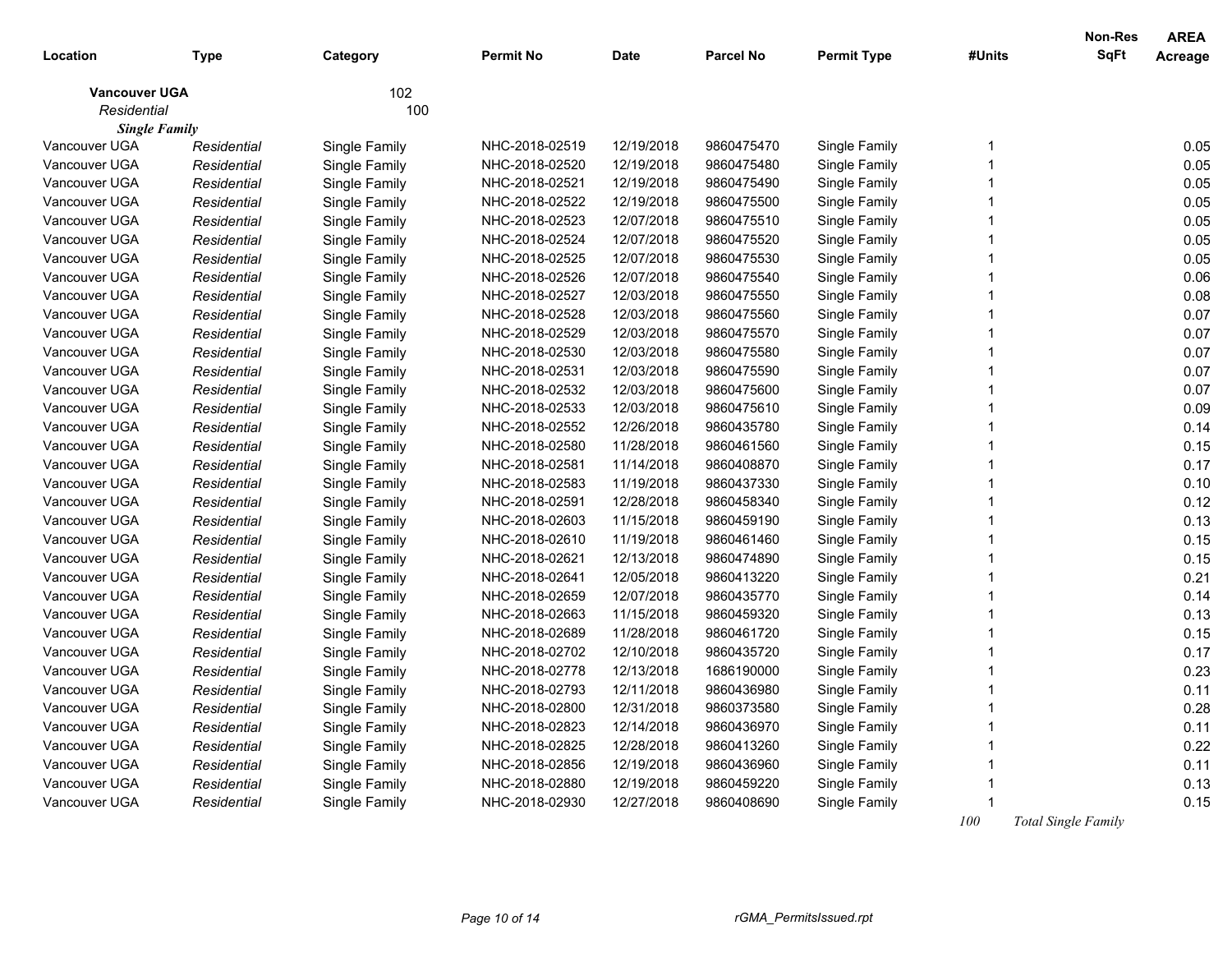| Location | Type | Category | <b>Permit No</b> | Date | <b>Parcel No</b> | <b>Permit Type</b>      | #Units | Non-Res<br><b>SqFt</b> | <b>AREA</b><br>Acreage |
|----------|------|----------|------------------|------|------------------|-------------------------|--------|------------------------|------------------------|
|          |      |          |                  |      |                  | Vancouver UGA Sub Total | 100    | 20,584                 |                        |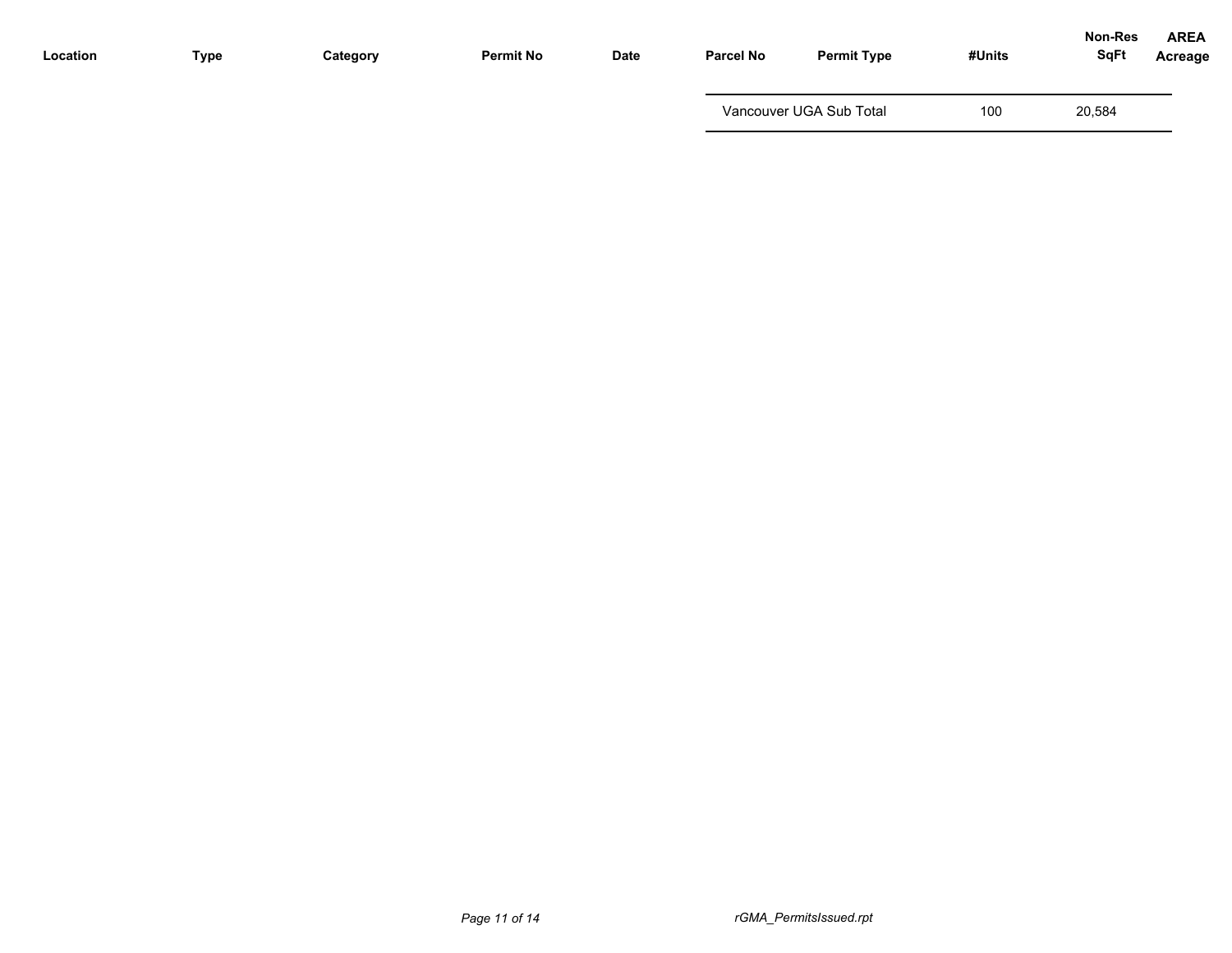| Location                                                    | <b>Type</b>     | Category                | <b>Permit No</b> | <b>Date</b> | <b>Parcel No</b>    | <b>Permit Type</b>      | #Units | Non-Res<br><b>SqFt</b>     | <b>AREA</b><br>Acreage |
|-------------------------------------------------------------|-----------------|-------------------------|------------------|-------------|---------------------|-------------------------|--------|----------------------------|------------------------|
| Washougal                                                   |                 | 10                      |                  |             |                     |                         |        |                            |                        |
| Non-Residential                                             |                 |                         |                  |             |                     |                         |        |                            |                        |
| Washougal                                                   | Non-Residential | <b>Other Commercial</b> | 18050079         | 10/02/2018  | 0731340180          | <b>Other Commercial</b> |        | 7,350                      | 4.77                   |
|                                                             |                 |                         |                  |             |                     |                         |        | 7,350.00                   |                        |
| Residential                                                 |                 | 9                       |                  |             |                     |                         |        |                            |                        |
| <b>Single Family</b>                                        |                 |                         |                  |             |                     |                         |        |                            |                        |
| Washougal                                                   | Residential     | Single Family           | 18-00872         | 11/06/2018  | 1326100000          | Single Family           |        |                            | 0.27                   |
| Washougal                                                   | Residential     | Single Family           | 18030005         | 12/21/2018  | 0961588480          | Single Family           |        |                            | 0.15                   |
| Washougal                                                   | Residential     | Single Family           | 18060101         | 10/09/2018  | 1311870320          | Single Family           |        |                            | 0.17                   |
| Washougal                                                   | Residential     | Single Family           | 18070051         | 10/25/2018  | 0712700060          | Single Family           |        |                            | 0.16                   |
| Washougal                                                   | Residential     | Single Family           | 18080049         | 10/05/2018  | 1324020000          | Single Family           |        |                            | 0.82                   |
| Washougal                                                   | Residential     | Single Family           | 18080063         | 10/19/2018  | 1311870380          | Single Family           |        |                            | 0.20                   |
| Washougal                                                   | Residential     | Single Family           | 18090057         | 10/31/2018  | 1303800000          | Single Family           |        |                            | 0.39                   |
| Washougal                                                   | Residential     | Single Family           | 18100072         | 11/20/2018  | 0733000240          | Single Family           |        |                            | 0.10                   |
| Washougal                                                   | Residential     | Single Family           | 18110018         | 12/11/2018  | 1305610220          | Single Family           |        |                            | 0.11                   |
|                                                             |                 |                         |                  |             |                     |                         | 9      | <b>Total Single Family</b> |                        |
|                                                             |                 |                         |                  |             | Washougal Sub Total |                         | 9      | 7,350                      |                        |
| <b>Washougal UGA</b><br>Residential<br><b>Single Family</b> |                 |                         |                  |             |                     |                         |        |                            |                        |
| Washougal UGA                                               | Residential     | Single Family           | NHC-2018-01002   | 12/17/2018  | 1302960000          | Single Family           | -1     |                            | 2.59                   |
|                                                             |                 |                         |                  |             |                     |                         |        | Total Single Family        |                        |
|                                                             |                 |                         |                  |             |                     | Washougal UGA Sub Total |        | 0                          |                        |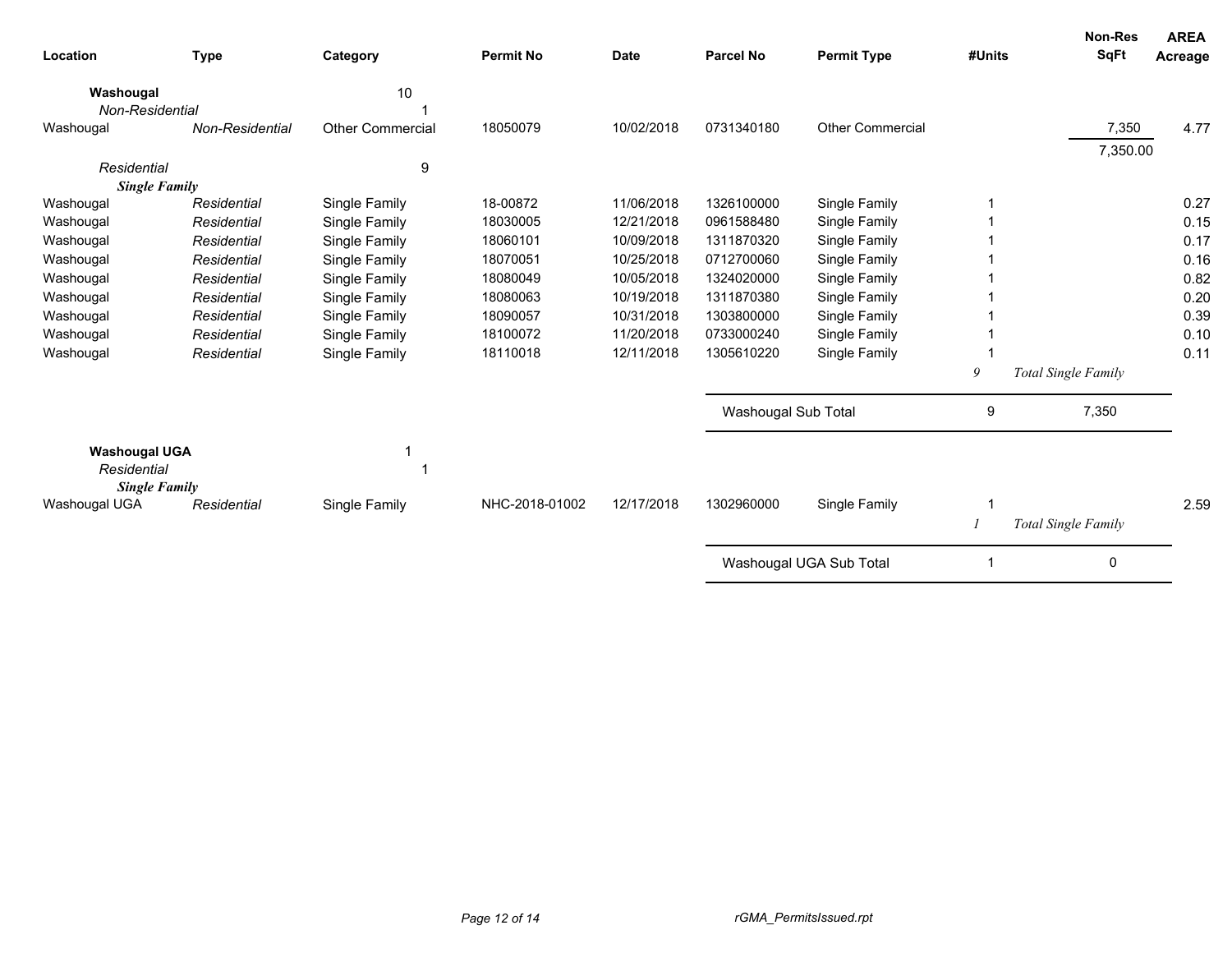|                             |             |               |                  |             |                  |                    |        | <b>Non-Res</b> | <b>AREA</b> |
|-----------------------------|-------------|---------------|------------------|-------------|------------------|--------------------|--------|----------------|-------------|
| Location                    | <b>Type</b> | Category      | <b>Permit No</b> | <b>Date</b> | <b>Parcel No</b> | <b>Permit Type</b> | #Units | SqFt           | Acreage     |
| <b>Clark County (Rural)</b> |             | 73            |                  |             |                  |                    |        |                |             |
| Residential                 |             | 73            |                  |             |                  |                    |        |                |             |
| <b>Single Family</b>        |             |               |                  |             |                  |                    |        |                |             |
| Clark County (Rural)        | Residential | Mobile Home   | MBH-2018-00074   | 10/05/2018  | 2356130000       | Mobile Home        |        |                | 5.01        |
| Clark County (Rural)        | Residential | Mobile Home   | MBH-2018-00149   | 12/28/2018  | 1734690000       | Mobile Home        |        |                | 5.00        |
| Clark County (Rural)        | Residential | Mobile Home   | MBH-2018-00151   | 11/21/2018  | 2624370000       | Mobile Home        |        |                | 2.97        |
| Clark County (Rural)        | Residential | Mobile Home   | MBH-2018-00161   | 10/05/2018  | 2254110000       | Mobile Home        |        |                | 2.60        |
| Clark County (Rural)        | Residential | Mobile Home   | MBH-2018-00164   | 10/18/2018  | 2151540000       | Mobile Home        |        |                | 20.00       |
| Clark County (Rural)        | Residential | Mobile Home   | MBH-2018-00177   | 10/19/2018  | 2665990000       | Mobile Home        |        |                | 20.24       |
| Clark County (Rural)        | Residential | Mobile Home   | MBH-2018-00182   | 11/15/2018  | 1434630010       | Mobile Home        |        |                | 20.00       |
| Clark County (Rural)        | Residential | Mobile Home   | MBH-2018-00199   | 11/16/2018  | 1420450000       | Mobile Home        |        |                | 5.20        |
| Clark County (Rural)        | Residential | Mobile Home   | MBH-2018-00200   | 10/05/2018  | 2278260090       | Mobile Home        |        |                | 1.42        |
| Clark County (Rural)        | Residential | Mobile Home   | MBH-2018-00207   | 10/05/2018  | 2764900000       | Mobile Home        |        |                | 2.01        |
| Clark County (Rural)        | Residential | Mobile Home   | MBH-2018-00212   | 12/04/2018  | 9860415930       | Mobile Home        |        |                | 39.50       |
| Clark County (Rural)        | Residential | Mobile Home   | MBH-2018-00219   | 11/14/2018  | 1740990000       | Mobile Home        |        |                | 1.00        |
| Clark County (Rural)        | Residential | Mobile Home   | MBH-2018-00225   | 10/19/2018  | 2107700000       | Mobile Home        |        |                | 7.50        |
| Clark County (Rural)        | Residential | Mobile Home   | MBH-2018-00226   | 10/08/2018  | 2757600000       | Mobile Home        |        |                | 5.03        |
| Clark County (Rural)        | Residential | Mobile Home   | MBH-2018-00265   | 12/17/2018  | 2587330000       | Mobile Home        |        |                | 7.58        |
| Clark County (Rural)        | Residential | Single Family | ADS-2018-00364   | 10/24/2018  | 1745710100       | Single Family      |        |                | 1.03        |
| Clark County (Rural)        | Residential | Single Family | ADS-2018-00636   | 10/09/2018  | 1849880000       | Single Family      |        |                | 2.05        |
| Clark County (Rural)        | Residential | Single Family | ADS-2018-00737   | 12/05/2018  | 2567240000       | Single Family      |        |                | 4.70        |
| Clark County (Rural)        | Residential | Single Family | NHC-2018-00077   | 10/08/2018  | 2335190000       | Single Family      |        |                | 5.00        |
| Clark County (Rural)        | Residential | Single Family | NHC-2018-00399   | 10/03/2018  | 2147550000       | Single Family      |        |                | 5.00        |
| Clark County (Rural)        | Residential | Single Family | NHC-2018-00564   | 10/30/2018  | 2665650000       | Single Family      |        |                | 5.00        |
| Clark County (Rural)        | Residential | Single Family | NHC-2018-00699   | 12/06/2018  | 2562850000       | Single Family      |        |                | 5.82        |
| Clark County (Rural)        | Residential | Single Family | NHC-2018-00996   | 12/12/2018  | 1985760000       | Single Family      |        |                | 1.00        |
| Clark County (Rural)        | Residential | Single Family | NHC-2018-01003   | 10/17/2018  | 2578190000       | Single Family      |        |                | 5.00        |
| Clark County (Rural)        | Residential | Single Family | NHC-2018-01039   | 10/30/2018  | 1342180000       | Single Family      |        |                | 7.73        |
| Clark County (Rural)        | Residential | Single Family | NHC-2018-01109   | 12/28/2018  | 1964300000       | Single Family      |        |                | 19.55       |
| Clark County (Rural)        | Residential | Single Family | NHC-2018-01164   | 11/28/2018  | 2630470000       | Single Family      |        |                | 10.32       |
| Clark County (Rural)        | Residential | Single Family | NHC-2018-01209   | 11/20/2018  | 2643620000       | Single Family      |        |                | 6.09        |
| Clark County (Rural)        | Residential | Single Family | NHC-2018-01255   | 10/10/2018  | 2311350000       | Single Family      |        |                | 30.62       |
| Clark County (Rural)        | Residential | Single Family | NHC-2018-01306   | 11/15/2018  | 2658950000       | Single Family      |        |                | 40.26       |
| Clark County (Rural)        | Residential | Single Family | NHC-2018-01333   | 12/04/2018  | 2563330000       | Single Family      |        |                | 5.00        |
| Clark County (Rural)        | Residential | Single Family | NHC-2018-01432   | 10/26/2018  | 9860404270       | Single Family      |        |                | 5.00        |
| Clark County (Rural)        | Residential | Single Family | NHC-2018-01436   | 10/25/2018  | 2019200000       | Single Family      |        |                | 5.00        |
| Clark County (Rural)        | Residential | Single Family | NHC-2018-01529   | 11/16/2018  | 1161700000       | Single Family      |        |                | 5.00        |
| Clark County (Rural)        | Residential | Single Family | NHC-2018-01541   | 10/23/2018  | 2229780000       | Single Family      |        |                | 10.02       |
| Clark County (Rural)        | Residential | Single Family | NHC-2018-01556   | 10/15/2018  | 2252430000       | Single Family      |        |                | 5.09        |
| Clark County (Rural)        | Residential | Single Family | NHC-2018-01566   | 10/30/2018  | 1156860010       | Single Family      |        |                | 3.75        |
| Clark County (Rural)        | Residential | Single Family | NHC-2018-01626   | 11/13/2018  | 1794310000       | Single Family      |        |                | 7.48        |
| Clark County (Rural)        | Residential | Single Family | NHC-2018-01632   | 10/18/2018  | 9860341750       | Single Family      |        |                | 1.14        |
| Clark County (Rural)        | Residential | Single Family | NHC-2018-01646   | 11/05/2018  | 1969850000       | Single Family      |        |                | 0.74        |
|                             |             |               |                  |             |                  |                    |        |                |             |